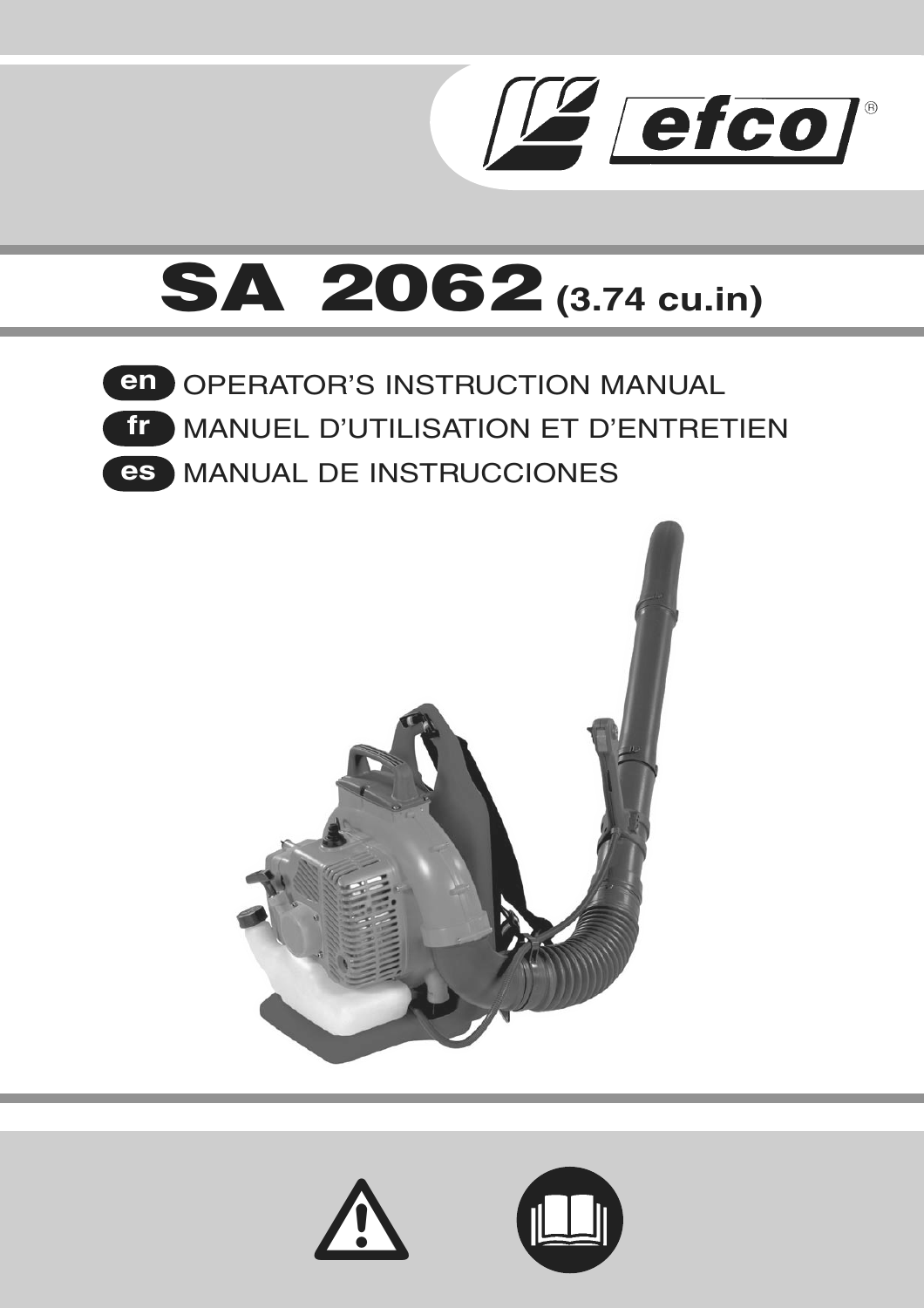efco

To correctly use the blower and prevent accidents, do not start work without having first carefully read this manual. You will find explanations concerning the operation of the various parts plus instructions for necessary checks and relative maintenance.

**Note: Illustrations and specifications in this manual may vary according to Country requirements and are subject to change without notice by the manufacturer.**

# **THE OPERATOR'S MANUAL**

Your operator's manual is for your protection. READ IT. Keep it in a safe place for reference. Know what you are doing before you begin assembly of the unit. Proper preparation and upkeep go hand-in-hand with satisfactory performance of the blower and safety.

Contact your dealer or the distributor for your area if you do not understand any of the instructions in this manual.

In addition to the operating instructions, this manual contain paragraphs that require your special attention.

Such paragraphs are marked with the symbols described below:

**Warning:** where there is a risk of an accident or personal injury or serious damage to property.

**Caution:** where there is a risk of damaging the machine or its individual components.

**WARNING - To ensure safe and correct operation of the blower this operator's manual should always be kept with or near the machine. Do not lend or rent your blower without the operator's instruction manual.**  $\overline{\mathbb{A}}$ 

**WARNING: Allow only persons who understand this manual to operate your blower.**  $\overline{\mathbb{A}}$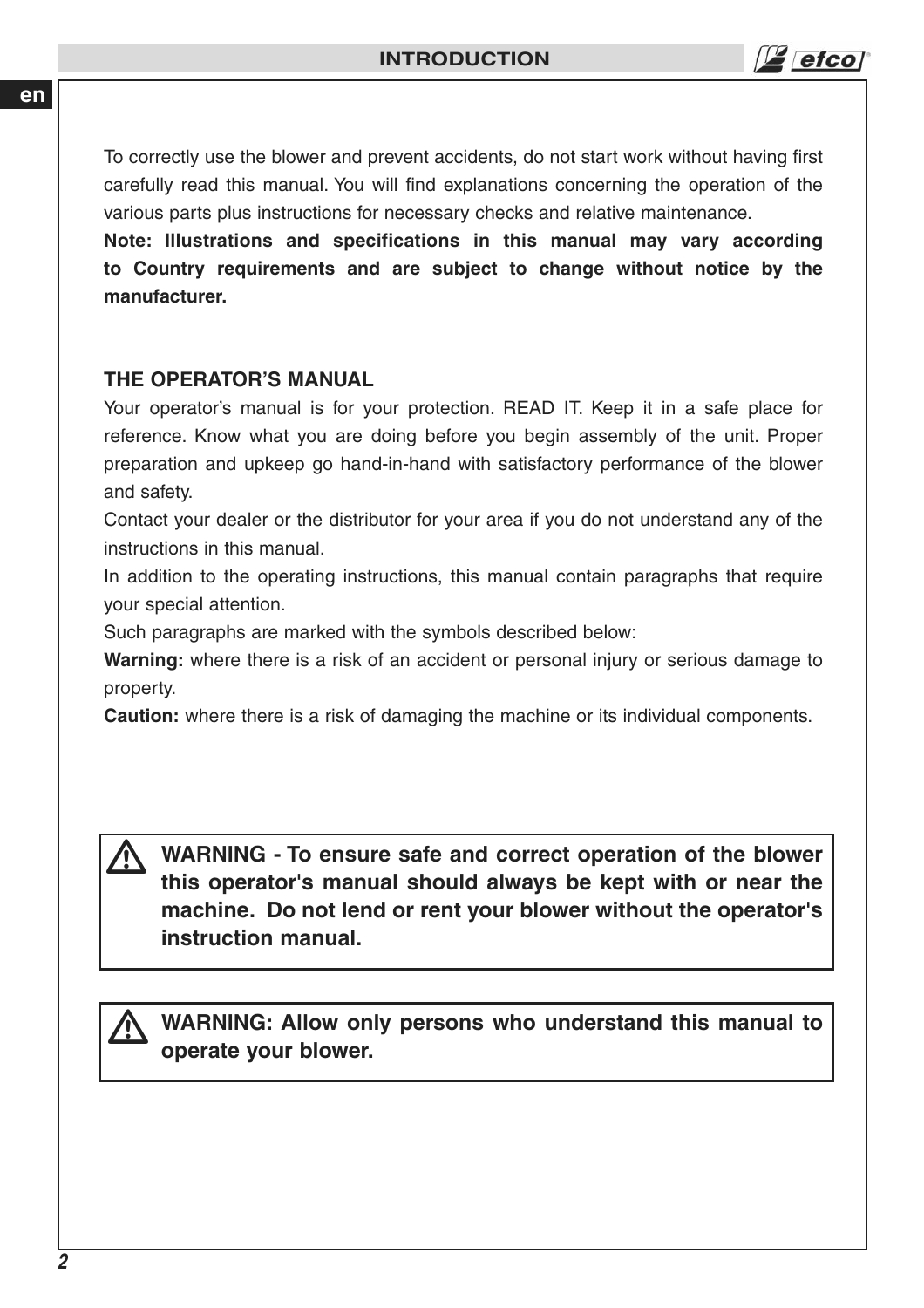# **TABLE OF CONTENTS**

 $e<sub>n</sub>$ 

| <b>SAFETY</b><br>5<br>5<br><b>SAFETY RULES</b><br>$\overline{7}$<br>8<br>8<br>9<br>9<br><b>ASSEMBLY</b><br><b>OPERATION</b><br>12<br>13<br>16<br>17<br>17<br><b>MAINTENANCE</b><br>18<br>19<br>19<br>19<br>19<br>20<br>20<br>20<br>20<br><b>TROUBLESHOOTING</b><br><b>STORAGE</b><br>22<br><b>TECHNICAL DATA</b> | PRODUCT IDENTIFICATION | 4 |
|------------------------------------------------------------------------------------------------------------------------------------------------------------------------------------------------------------------------------------------------------------------------------------------------------------------|------------------------|---|
|                                                                                                                                                                                                                                                                                                                  |                        |   |
|                                                                                                                                                                                                                                                                                                                  |                        |   |
|                                                                                                                                                                                                                                                                                                                  |                        |   |
|                                                                                                                                                                                                                                                                                                                  |                        |   |
|                                                                                                                                                                                                                                                                                                                  |                        |   |
|                                                                                                                                                                                                                                                                                                                  |                        |   |
|                                                                                                                                                                                                                                                                                                                  |                        |   |
|                                                                                                                                                                                                                                                                                                                  |                        |   |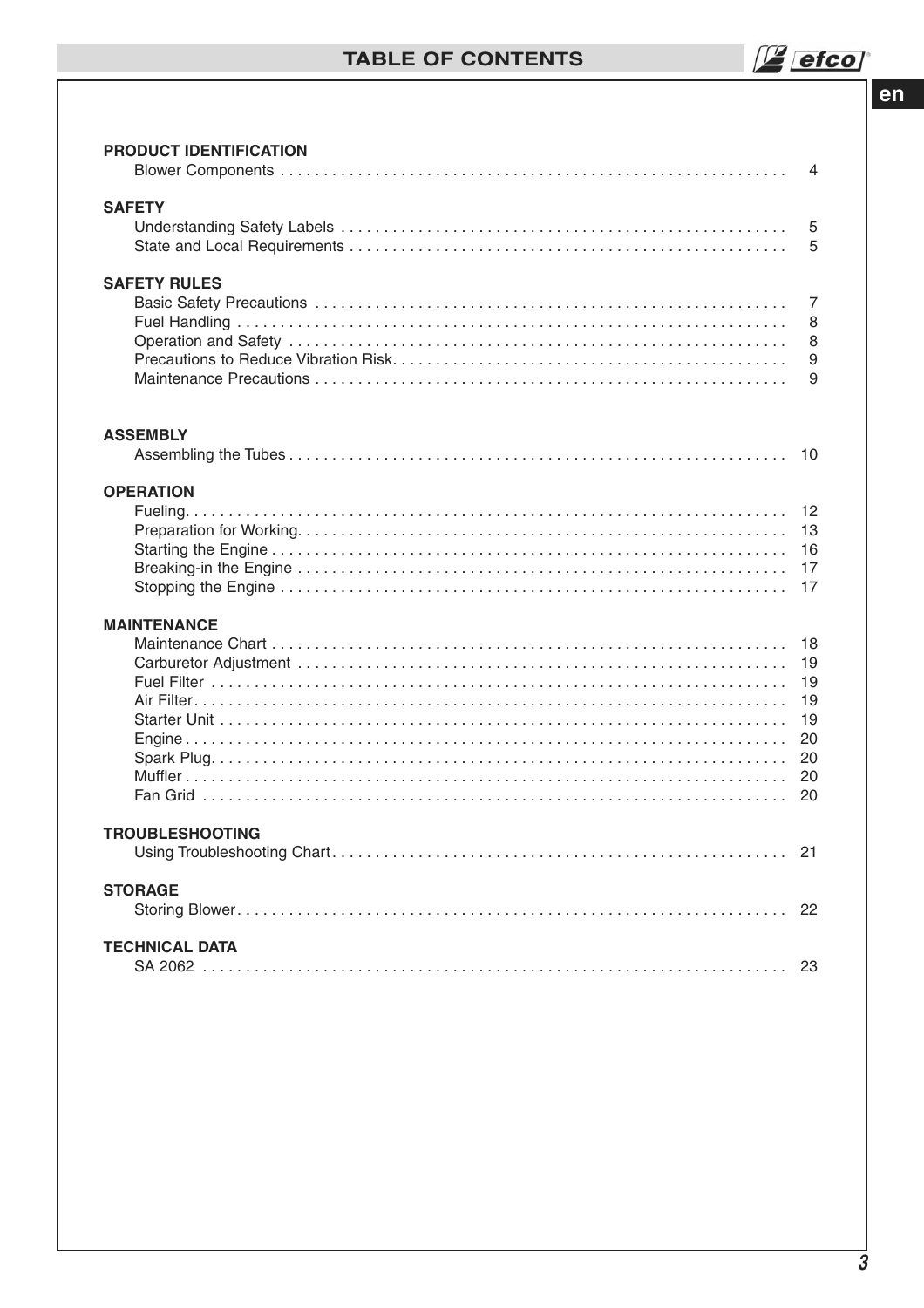## **PRODUCT IDENTIFICATION**



# **BLOWER COMPONENTS**

- 1 Nozzle
- 2 Blower tube
- 3 Throttle limiter
- 4 On/Off switch
- 5 Throttle trigger
- 6 Primer bulb
- 7 Carrying handle
- 8 Throttle Trigger Lockout
- 9 Air cleaner cover
- 10 Fuel tank cap
- 11 Starting handle
- 12 Fuel tank
- 13 Muffler
- 14 Spark plug
- 15 Harness
- 16 Lift-starter lever
- 17 Idling Adjustment Screw
- 18 Combination Wrench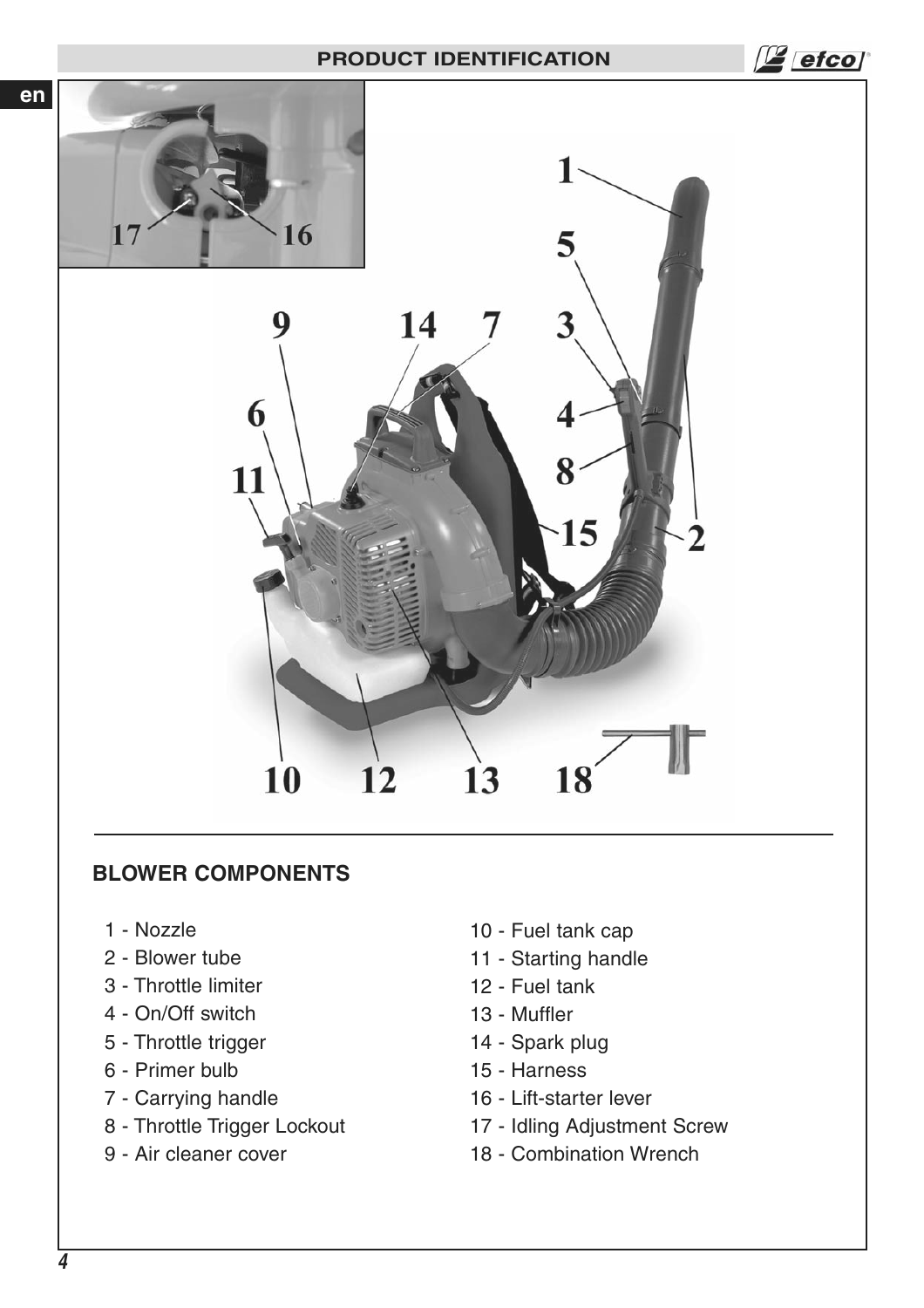

# **Understanding Safety Labels**



This symbol indicates Warning, and Caution.



Your manual contains special messages to bring attention to potential safety concerns, machine damage as well as helpful operating and servicing information. PLEASE READ ALL THE INFORMATION CAREFULLY TO AVOID INJURY AND MACHINE DAMAGE.



Wear eye, hearing and head protection when operating this equipment.



- **WARNING!** Danger of finger amputation

| dB(A) |  |
|-------|--|

IOm (35ft)

Noise pressure level measured at 50 feet (15 metres) distance according to ANSI B175.2-1996

one another.

**WARNING!** The blower may throw objects at high velocity that can ricochet and hit the operator. This may cause serious eye damage.

The blower operator must make sure that no bystanders or animals come nearer than 35 feet (10 metres). Whenever several operators are working in the same work area, they should maintain a safe distance of at least 35 feet (10 metres) from

## **State and Local Requirements**

This engine is **not** equipped with a Spark Arrester System complying with the requirements of SAE Recommended Practice J335 and California Codes 4442 and 4443. **All national forest land and land managed by the states of California, Maine, Washington, Idaho, Minnesota, New Jersey and Oregon require internal combustion engines to be equipped with a spark arrester screen by law. Other states and federal agencies are enacting similar regulations.**

If you operate a blower in a state or locale where such regulations exist, you are legally responsible for maintaining the operating condition of these parts. Failure to do so is a violation of a law.

**Note: When using a blower for logging purposes, refer to Code of Federal Regulations, Parts 1910 and 1928.**

**WARNING: The ignition system of your unit produces an electromagnetic field of a very low intensity. This field may interfere with some pacemakers. To reduce the risk of serious or fatal injury, persons with pacemaker should consult their physician and the pacemaker manufacturer before operating this tool.**  $\overline{\mathbb{A}}$ 



**WARNING: Muffler surfaces are very hot during and after operation of the blower, keep all body parts away from the muffler. Serious burns may occur if contact is made with the muffler.**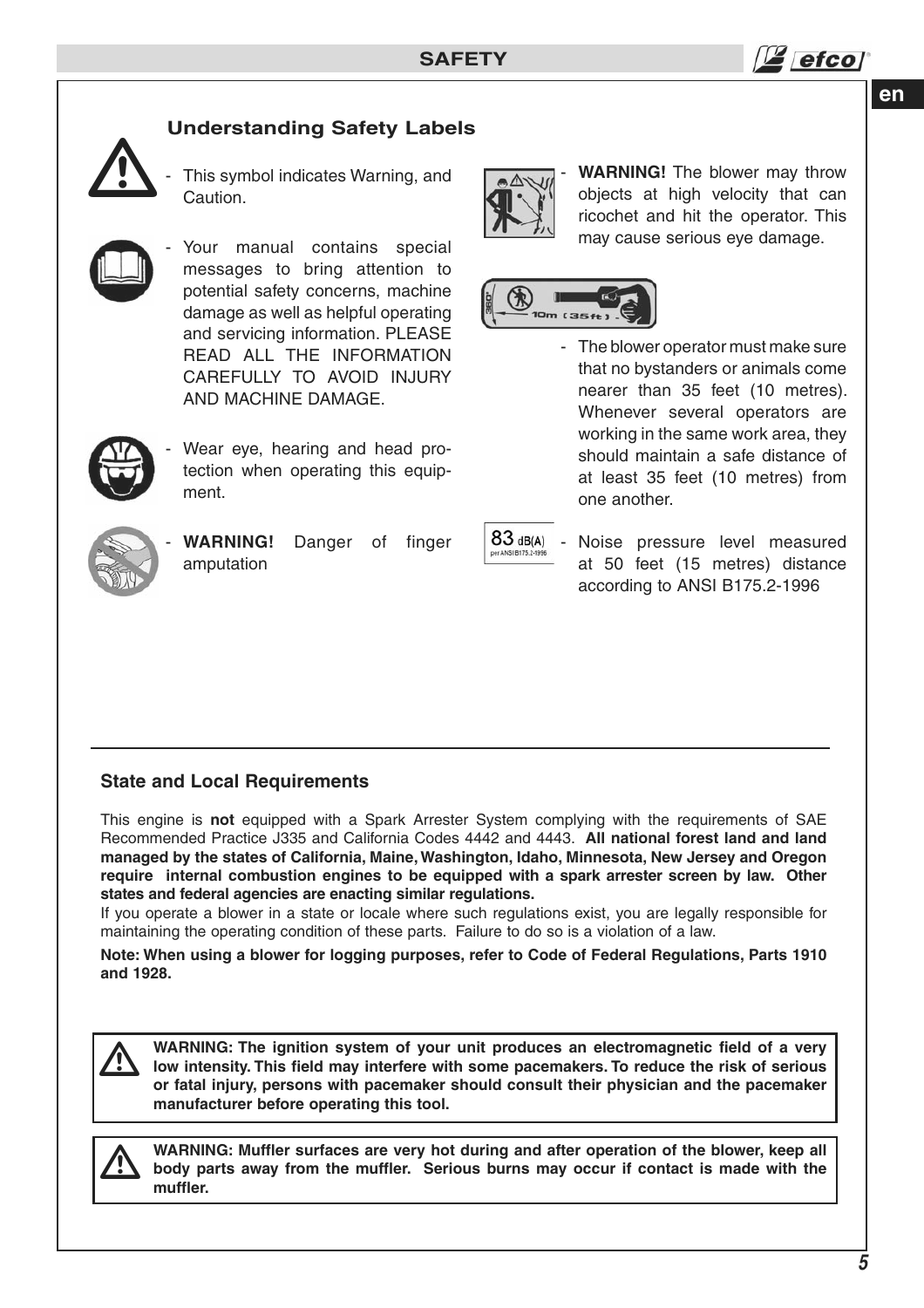

 $\triangle$ 

**WARNING: Exposure to vibrations through prolonged use of gasoline powered hand tools could cause blood vessel or nerve damage in the fingers, hands, and wrists of people prone to circulation disorders or abnormal swellings. Prolonged use in cold weather has been linked to blood vessel damage in otherwise healthy people. If symptoms occur such as numbness, pain, loss of strength, change in skin color or texture, or loss of feeling in the fingers, hands, or wrists, discontinue the use of this tool and seek medical attention.** 



**WARNING: The engine exhaust from this product contains chemicals known to the State of California to cause cancer, birth defects or other reproductive harm. Operate your blower outdoors only in a well ventilated area.**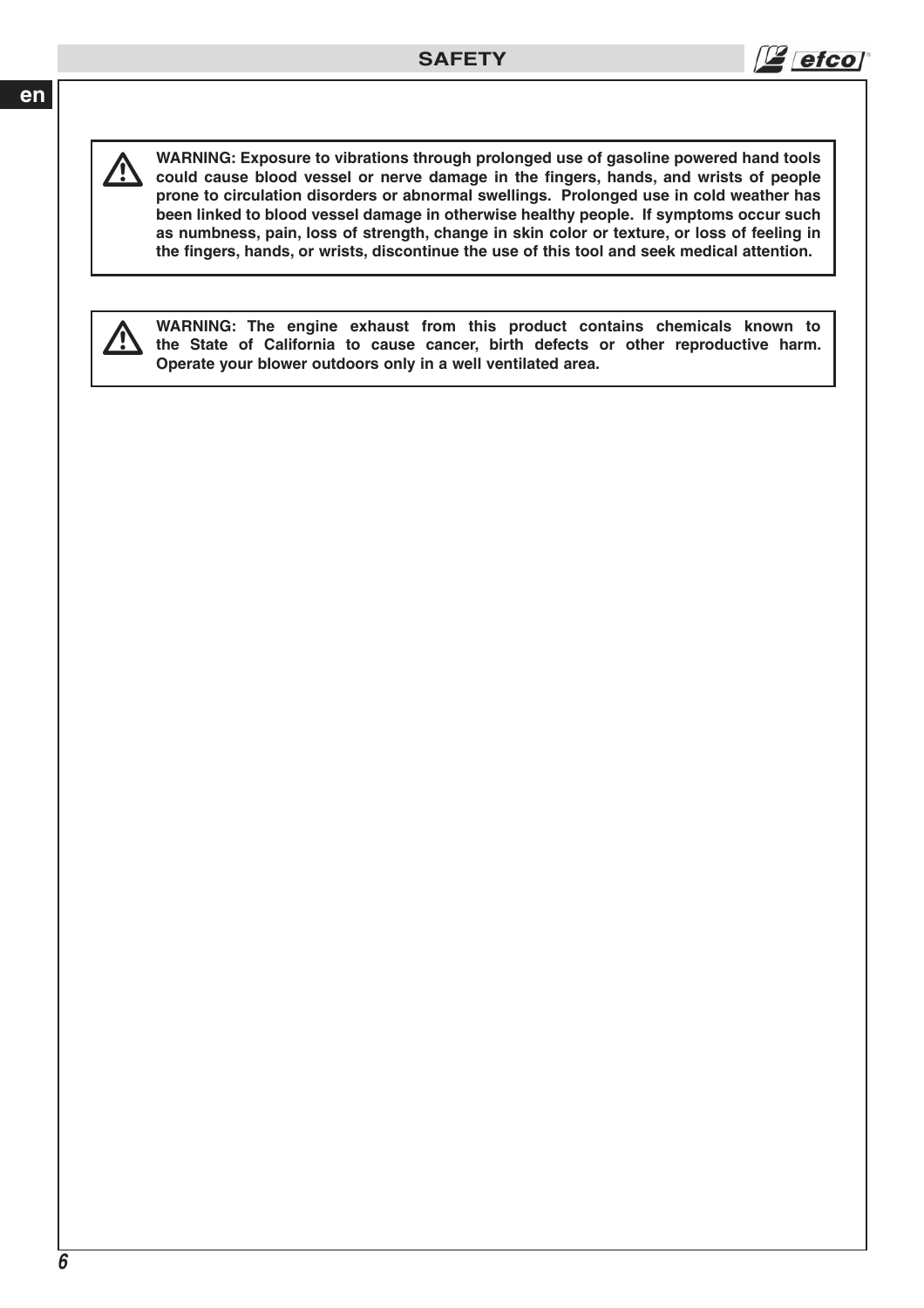











## **Basic Safety Precautions**

- Read this manual carefully until you completely understand and can follow all safety rules, precautions, and operating instructions before attempting to use the unit.
- Restrict the use of your blower to adult users who understand and can follow safety rules, precautions, and operating instructions found in this manual. Minors should never be allowed to use a blower.
- Do not handle or operate a blower when you are fatigued, ill, or upset, or if you have taken alcohol, drugs, or medication. You must be in good physical condition and mentally alert. Blower work is strenuous. If you have any condition that might be aggravated by strenuous work, check with your doctor before operating a blower **(Fig. 1)**. Be more cautious before rest periods and towards the end of your shift.
- Keep children, bystanders, and animals a minimum of **35 feet (10 meters)** away from the work area. Do not allow other people or animals to be near the blower when starting or operating the blower **(Fig. 2)**.
- While working with the blower, always use safety protective approved clothing. The use of protective clothing does not eliminate injury risks, but reduces the injury effects in case of accident. Consult your trusted supplier to choose equipment in compliance with legislation. The clothing must be proper and not an obstacle. Wear adherent protective clothing. **Protective jackets (Fig.3) and dungarees (Fig.3) are ideal.** Do not wear clothes, scarves, ties or bracelets that get stuck in wood or twigs. Tie up and protect long hair (example with foulards, cap, helmets, etc.). **Wear safety boots having skid-proof sole and anti-piercing insert (Fig.4). Wear protective goggles or face screens (Fig.5). Use protections against noises: for example noise reduction ear guards (Fig.4) or earplugs.**  The use of protections for the ear is very important, because the perception of danger audio signals (screaming, alarms, etc.) is limited. **Always remove your hearing protection as soon as the engine stop. Wear gloves (Fig.6, page 8) that permit the maximum absorption of vibrations.**

**WARNING** – **Wear face mask when operating the blower in dusty environments.**  $\overline{\mathbb{A}}$ 

- Only loan your blower to expert users who are completely familiar with blower operation and correct use. Give other users the manual with operating instructions, which they have to read before using the blower.
- Check the blower each day to ensure that each device, whether for safety or otherwise, is functional.
- Never use a damaged, modified, or improperly repaired or assembled blower. Do not remove, damage or deactivate any of the safety devices.
- Carefully plan your blowing operation in advance. Do not start blowing until you have a clear work area, secure footing.
- All blower service, other than the operations shown in the present manual, have to be performed by competent personnel.
- It is unadvisable to hitch tools or applications to the P.t.o. that are not specified by the manufacturer.

**WARNING - The blower may throw objects at high velocity that can ricochet and hit the operator. This may cause serious eye damage. Always wear eye protection.**  $\overline{\mathbb{A}}$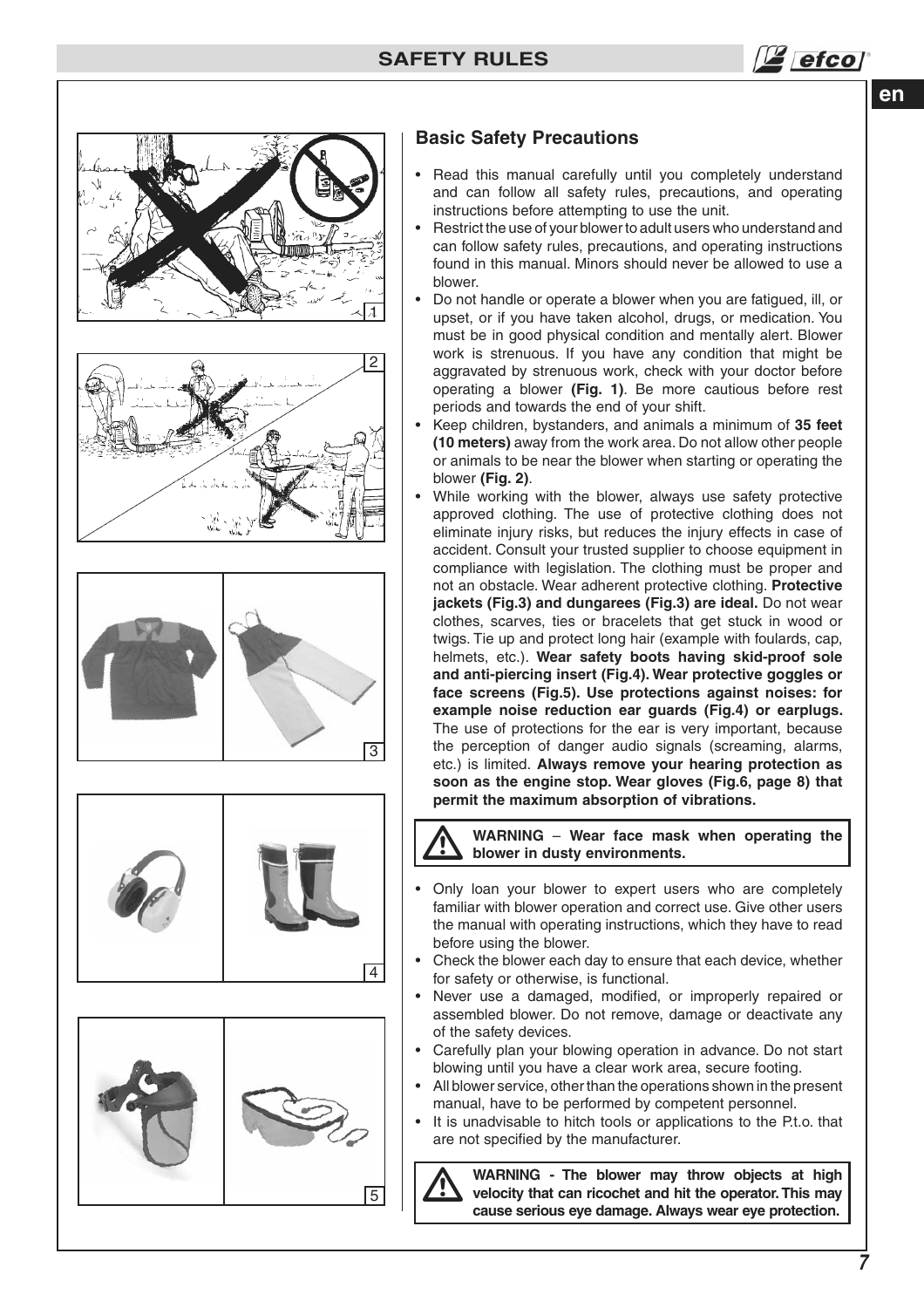



# **Fuel Handling**

**WARNING: Gasoline is an extremely flammable fuel. Use extreme caution when handling gasoline or fuel mix. Do not smoke or bring any fire or flame near the fuel or the blower (Fig. 7).**  $\overline{\mathbb{A}}$ 

efcol

- • **To reduce the risk of fire and burn injury, handle fuel with care. It is highly flammable.**
- Mix and store fuel in a container approved for gasoline **(Fig. 8)**.
- Mix fuel outdoors where there are no sparks or flames.
- Select bare ground, stop engine, and allow to cool before refueling.
- Loosen fuel cap slowly to release pressure and to keep fuel from escaping around the cap.
- Tighten fuel cap securely after refueling. Unit vibration can cause an improperly tightened fuel cap to loosen or come off and spill quantities of fuel.
- Wipe spilled fuel from the unit. Move **10 feet (3 m)** away from refueling site before starting engine **(Fig. 9)**.
- Never attempt to burn off spilled fuel under any circumstances.
- Do not smoke while handling fuel or while operating the blower.
- Store fuel in a cool, dry, well ventilated place.
- Never place the blower in a combustible area such as dry leaves, straw, paper, etc.
- Store the unit and fuel in an area where fuel vapors cannot reach sparks or open flames from water heaters, electric motors or switches, furnaces, etc.
- Never take the cap off the tank when the engine is running.
- Never use fuel for cleaning operations.
- Take care not to get fuel on your clothing.

# **Operation and Safety**

 **WARNING: Use a firm grip with thumbs and fingers encircling the blower handles.**  $\overline{\mathbf{\Lambda}}$ 

- Keep all parts of your body away from the blower when the engine is running.
- Always carry the blower with the engine stopped. When transporting in a vehicle properly secure your blower to prevent turnover, fuel spillage and damage to the blower.
- Before you start the engine, make sure the blower is not directed to people.
- Shut off the engine before setting down the blower. Do not leave the engine running unattended.
- Only use the blower in well-ventilated places, do not operate the blower in explosive or flammable atmospheres or in closed environments **(Fig. 10)**.

 **Warning: Beware of carbon monoxide poisoning.**  $\overline{\mathbb{A}}$ 

- Do not operate blower from a ladder, in a tree or on a root top. Always work from a firm-footed and safe position.
- Do not work near electric cables.
- Keep the handle dry, clean, and free of oil or fuel mixture.
- Stand with your weight evenly balanced on both feet.
- Do not overreach. You could be drawn or thrown off balance and lose control of the blower.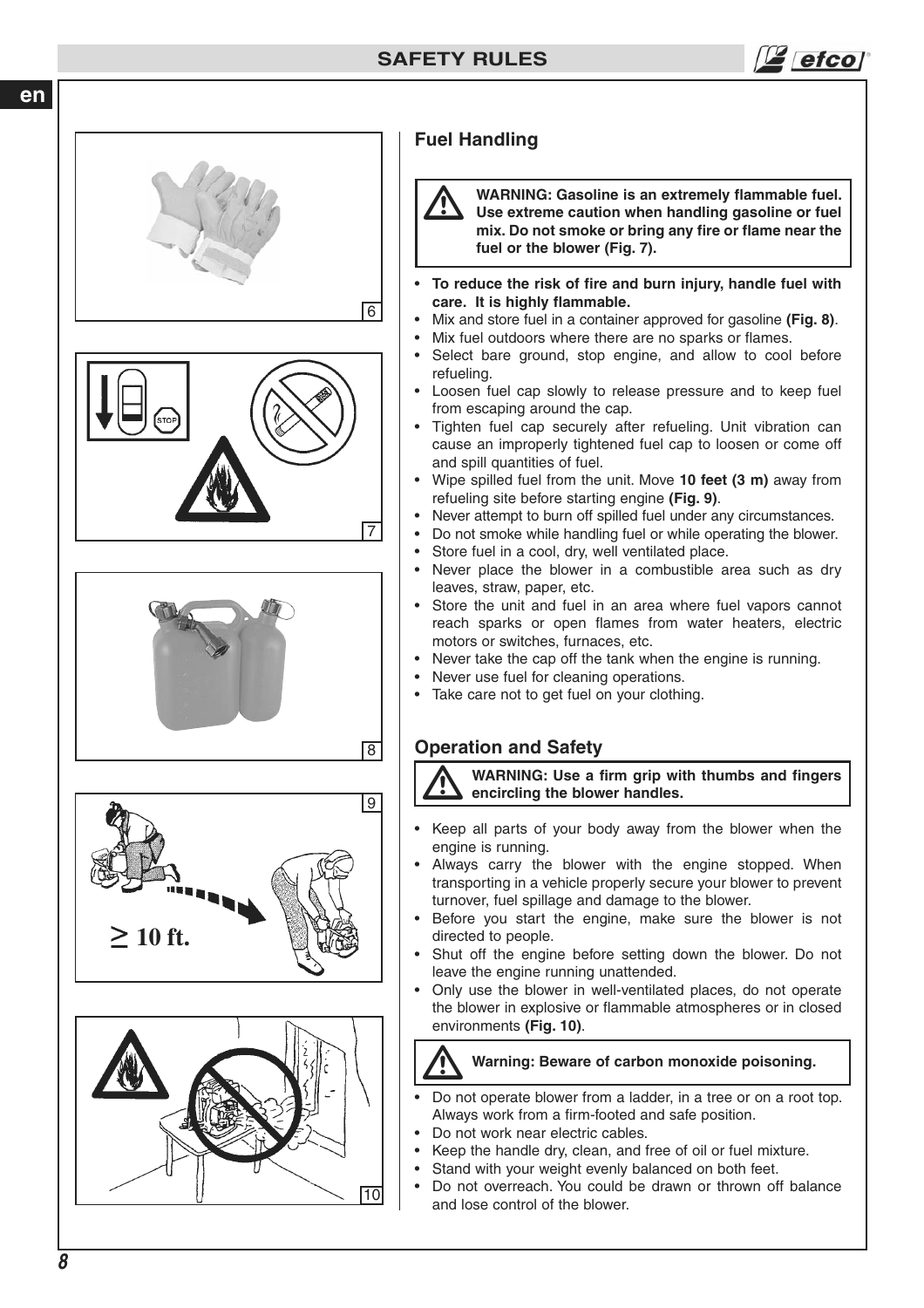

## **Precautions to Reduce Vibration Risk**

- The blower is provided with anti-vibration (AV) system; never alter or modify it.
- Wear gloves and keep your hands warm.
- Maintain a firm grip at all times, but do not squeeze the handles with constant, excessive pressures, take frequent breaks. All the above mentioned precautions do not guarantee that you will not sustain whitefinger disease or carpal tunnel syndrome. Therefore, continual and regular users should monitor closely the condition of their hands and fingers. If any of the above symptoms appear, seek medical advice immediately.

## **Maintenance Precaution**



 $\triangle$ 

**WARNING: Never operate a blower that is damaged, improperly adjusted, or is not completely and securely assembled.**

**WARNING: All blower service, other than items in the Operator's Manual maintenance instructions, have to be performed by competent blower service personnel. (If improper tools are used to remove the flywheel or clutch, or if an improper tool is used to hold the flywheel in order to remove the clutch, structural damage to the flywheel could occur which could subsequently cause the flywheel to burst and serious injury could result.)**



## **WARNING:**

**Never modify your blower in any way. Keep the handles dry, clean, and free of oil or fuel mixture.**



**WARNING: Use only accessories and replacement parts recommended.**

- Never attempt to service the blower while the engine is running.
- Never use fuel for cleaning operations.
- Keep the blower in a dry place, off the ground and the tanks empty.
- If your blower is no longer usable, dispose of it properly without damaging the environment by handing it in to your local Dealer who will arrange for its correct disposal.
- Replace immediately any safety device when damaged or broken.



**WARNING: The muffler and other parts of the engine (e.g. fins of the cylinder, spark plug) become hot during operation and remain hot for a while after stopping the engine. To reduce risk of burns do not touch the muffler and other parts while they are hot.**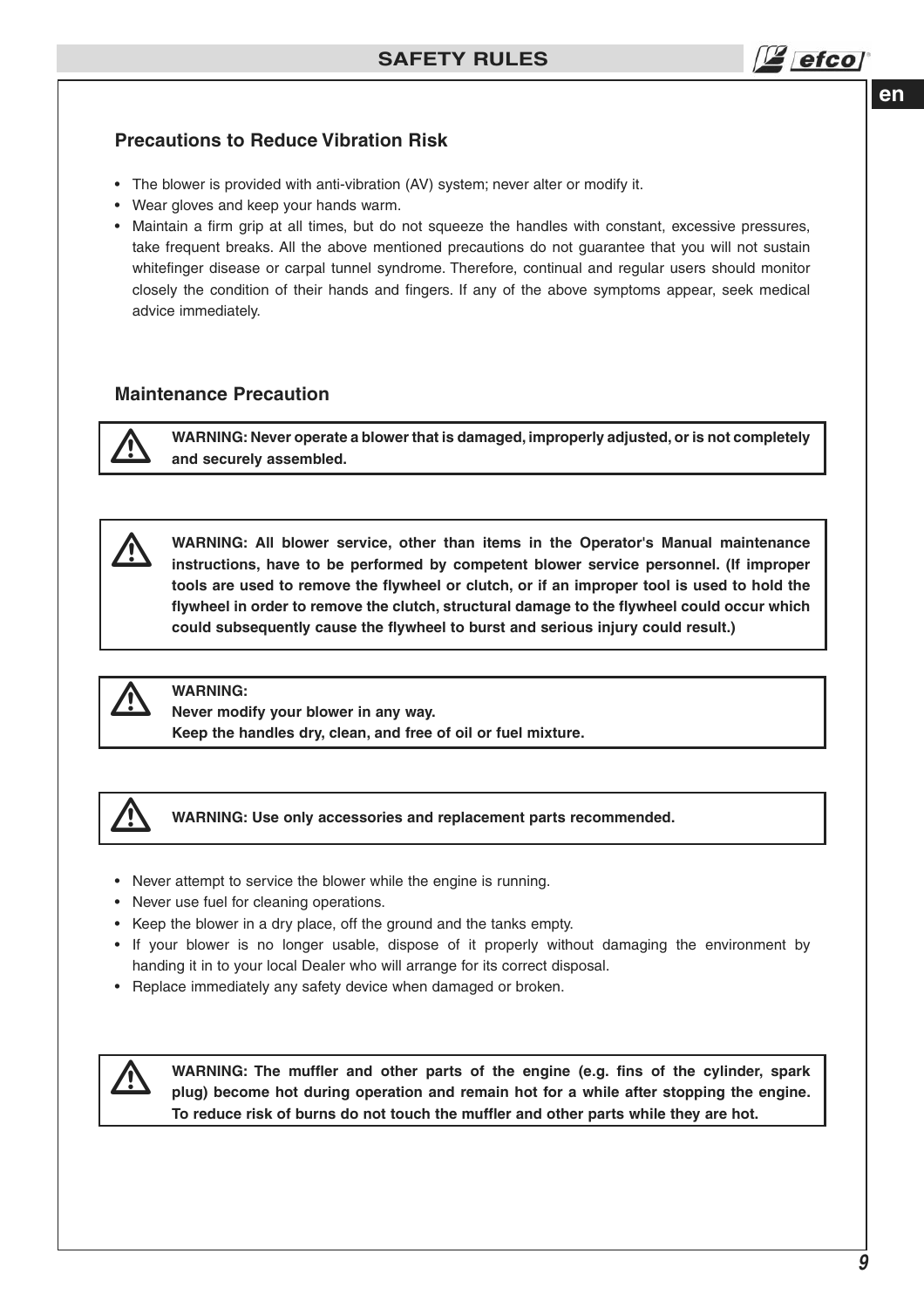













**WARNING: When fitting the blower tube and nozzle, the engine must be switched off and the stop switch must be in the stop position.**

The assembled machine appears as in **Figures 11-12**.

# **Assembling the tubes and handgrip**

- 1. Handgrip **(P)** assembling **(Fig.13-14)**.
- 2. Connect the flexible tube **(A, Fig.11)** to the fan outlet **(B)** and secure with the clip **(C1)**. Connect the flexible tube **(A, Fig.11)** to the tube **(N)** and secure with the clip **(C2)**. When making the connection, make certain that the notch **(G, Fig.15)** on the flexible tube is aligned with the button **(F)** on the tubes so that the two parts couple properly together. Before tightening the screw to secure the clip **(C1, Fig.16)**, locate the throttle cable sheath **(H, Fig.16)** in the guide loop.
- 3. Couple the blower tube **(D, Fig.12)** and the nozzle **(E1)** or **(E2)** by locating the two pins **(L, Fig.17)** in the grooves **(M, Fig.17)** and then twisting in the direction of the arrow **(2)** until locked. The assembled tubes should appear as in **Fig.18**.
- 4. When fitting the nozzle **(E1, Fig.12)**, make certain that the curved tip is directed upwards.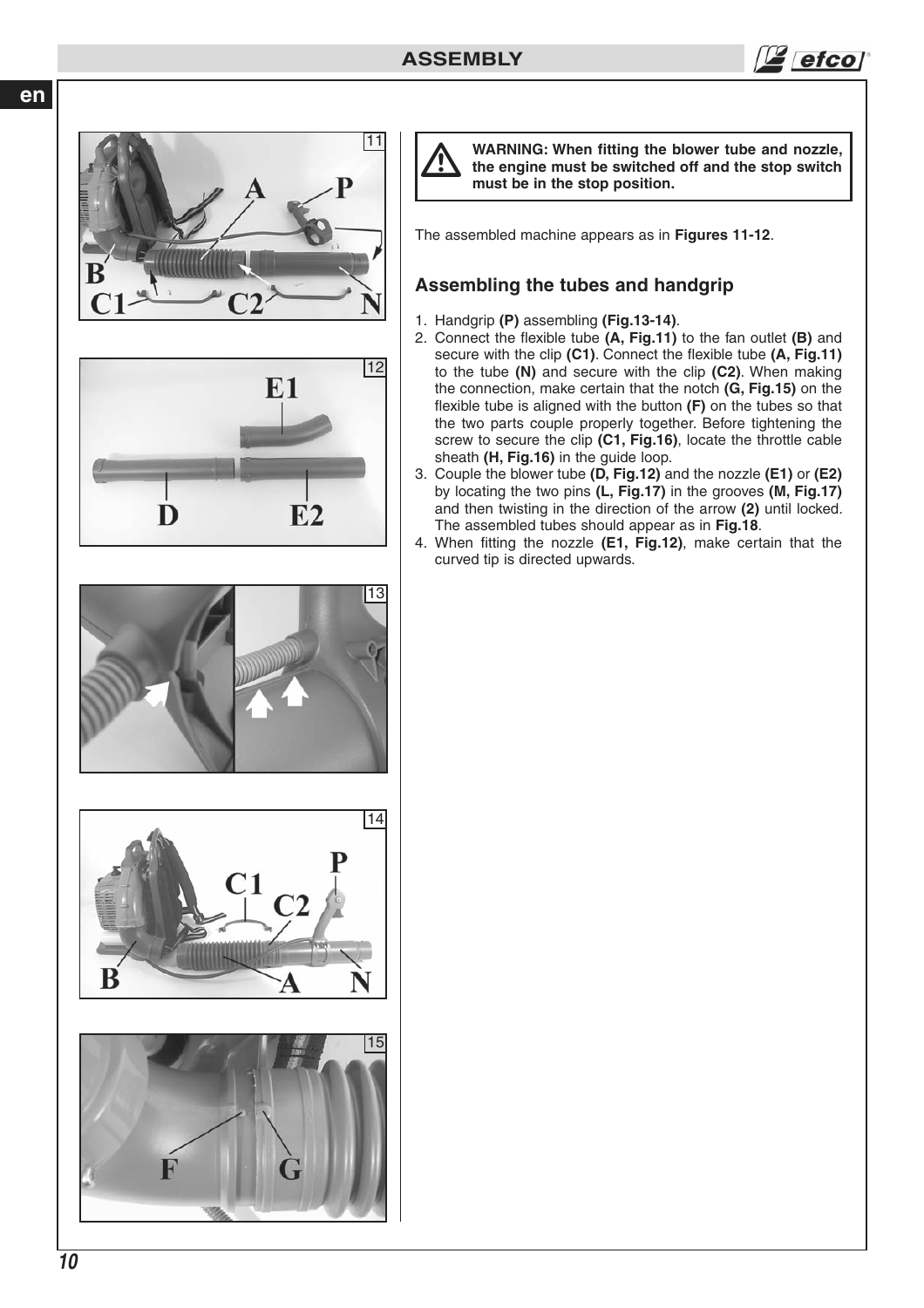



# **Adjusted handgrip**

The handgrip can be adjusted by the operator for comfort and convenience by loosening the two screws **(N, Fig.19)** and shifting the grip backwards or forwards along the tube. Once the right position has been found, the two screws **(N)** can be retightened. The handgrip can also be rotated left or right **(Fig.20)** when using the blower, likewise to suit the preference of the operator.







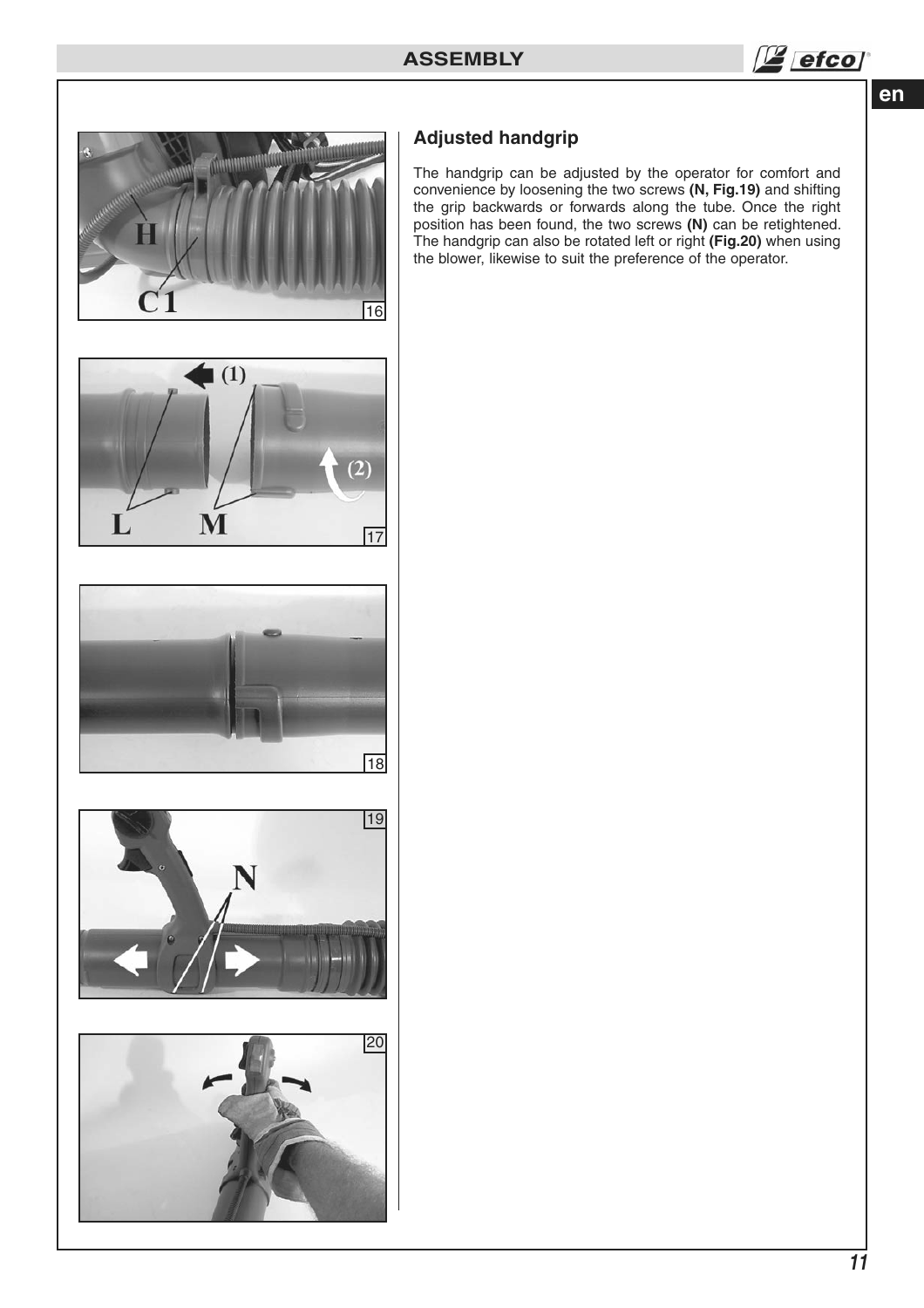efco



#### **Fueling (Do Not Smoke!) (Fig. 23)**

This product is powered by a 2-cycle engine and requires pre-mixing gasoline and 2-cycle oil. Pre-mix unleaded gasoline and 2-cycle engine oil in a clean container approved for gasoline **(Fig. 21).**

**RECOMMENDED FUEL:** THIS ENGINE IS CERTIFIED TO OPERATE ON UNLEADED GASOLINE INTENDED FOR AUTOMOTIVE USE WITH AN OCTANE RATING OF 89 ([R + M] / 2) OR HIGHER **(Fig. 22).**

Mix 2-Cycle Engine Oil with gasoline according to the instructions on the package.

We strongly recommend the use of **2% (1:50)** Efco Two Cycle Engine Oil, which is specifically formulated for all Efco air-cooled two-stroke engines.

The correct oil / fuel proportions shown in the table below are suitable when using the Efco Two Cycle Engine Oil or an equivalent high-quality engine oil (**JASO specification FD or ISO specification L-EGD**).

When oil specifications are **NOT** equivalent or unknown use **4% (1:25)** oil / fuel mixing ratio.

**CAUTION: DO NOT USE AUTOMOTIVE OIL OR 2-CYCLE OUTBOARD OIL.**  $\overline{\mathbb{A}}$ 

 $\overline{\mathbb{A}}$ 

**CAUTION: Never use a fuel with an alcohol percentage higher than 10%; gasohol up to 10% alcohol or E10 fuel are acceptable.** 

When using an Oxygenated Gasoline a good practice of Fuel Management is necessary.

Gasoline Oxygenated with alcohol readily takes/up water when it is present; the water may be condensed out of humid air or be a contaminant in the fuel system, including tank.



# **CAUTION:**

- Match your fuel purchases to your consumption;  **don't buy more than you will use in one or two months;**
	- **Store gasoline in a tightly-closed container in a cool, dry place.**

The use of Oxygenated Gasoline may cause the occurrence of vapor-lock easier.

**NOTE:** 2-Cycle Engine Oil contains a fuel stabilizer and will stay fresh up to 30 days. DO NOT mix quantities larger than usable in a 30 day period. A 2-cycle oil containing a fuel stabilizer is recommended.

## **Fuel Mixture**

**2-Cycle Engine Oil (25:1) 4%**

**Gasoline** Oil 1 Gallon (US) . . . . . . . . . . . . . . . . . . . . . . . . . . 5.2 oz. 1 Liter . . . . . . . . . . . . . . . . . . . . . . . . . . . . . . . . 40 cc (40 ml)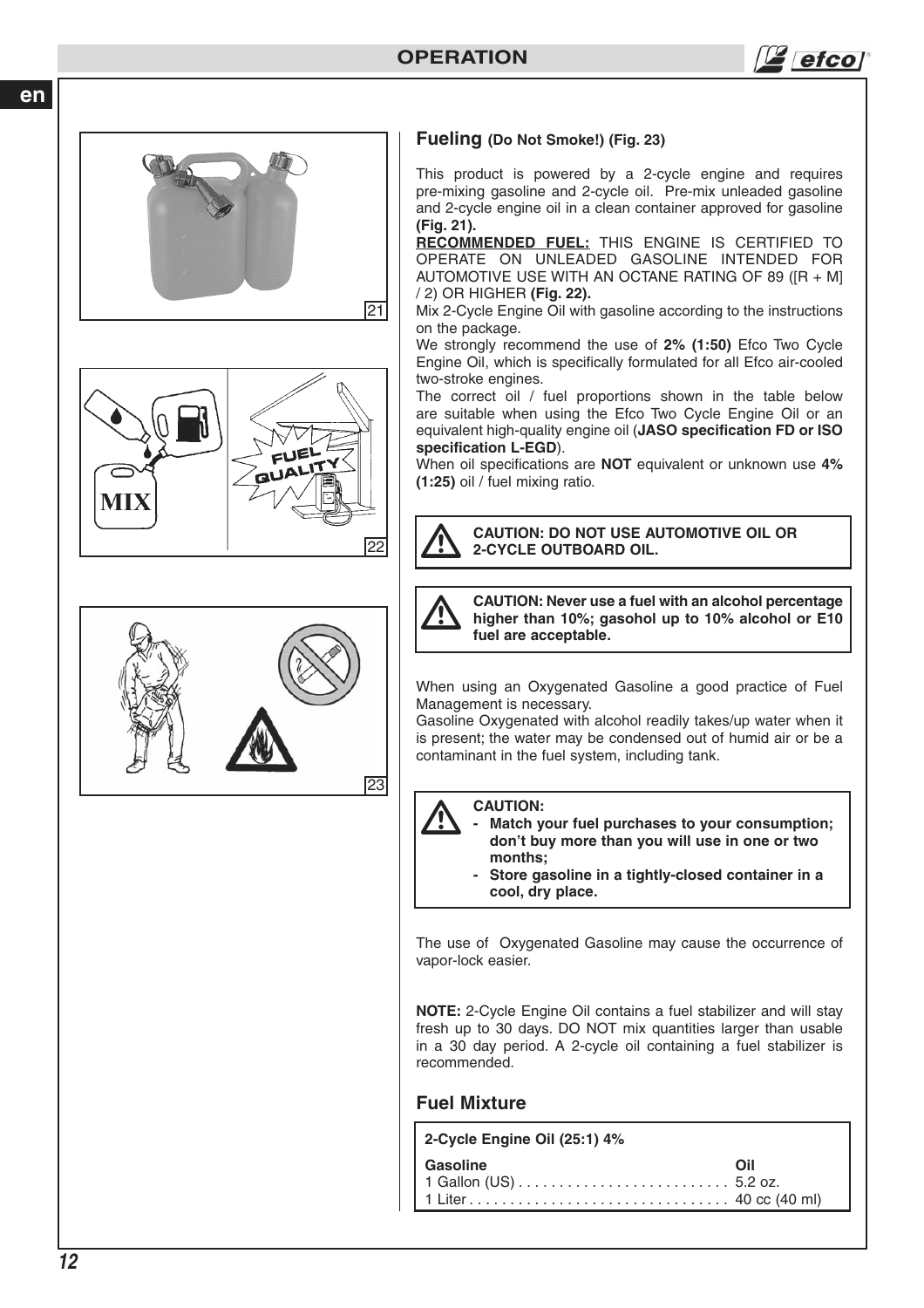

| High Quality 2-Cycle Engine Oil (50:1) 2%                                                                                                                                                                                                                                                                         |     |  |  |  |  |
|-------------------------------------------------------------------------------------------------------------------------------------------------------------------------------------------------------------------------------------------------------------------------------------------------------------------|-----|--|--|--|--|
| Gasoline                                                                                                                                                                                                                                                                                                          | Oil |  |  |  |  |
| <b>Filling the Tank</b>                                                                                                                                                                                                                                                                                           |     |  |  |  |  |
| WARNING: Follow safety instruction for fuel handling.<br>Always shut off engine before fueling. Never add fuel<br>to a machine with a running or hot engine. Move at<br>least 10 feet (3 m) from refueling site before starting<br>engine (Fig. 24). DO NOT SMOKE!                                                |     |  |  |  |  |
| 1. Clean surface around fuel cap to prevent contamination.<br>2. Loosen fuel cap slowly.<br>3. Carefully pour fuel mixture into the tank. Avoid spillage.<br>4. Prior to replacing the fuel cap, clean and inspect the gasket.<br>5. Immediately replace fuel cap and hand tighten. Wipe up any<br>fuel spillage. |     |  |  |  |  |
| NOTE: It is normal for smoke to be emitted from a new engine<br>during and after first use.                                                                                                                                                                                                                       |     |  |  |  |  |

**WARNING: Check for fuel leaks, if any are found, correct before use. Contact a Servicing Dealer if**   $\triangle$ 

# **Preparation for Working**

**necessary.**

- 1. Operate the blower only at reasonable hours, i.e. not early in the morning or late at night when people might be disturbed. Comply with times listed in local ordinances.
- 2. Operate the blower at the lowest possible throttle setting to do the job.
- 3. Check the condition of the blower before operation, especially the muffler, air intake and air filter.
- 4. Under dusty conditions, slightly spray the work area with a hose or use a mister attachment when water is available.
- 5. Watch out for children, pets, open windows or cars, and blow debris safely away.
- 6. Use the full nozzle extension so the air stream can work close to the ground.
- 7. After using the blower, clean up and dispose of debris in trash receptacles.

## **What do leaf blowers do?**

**You can use a leaf blower to (Fig.25-26-27):**

- Remove and gather leaves. To remove rubbish or grass cuttings from roads, footpaths, parks, parking lots, outhouses and sports grounds, etc.
- Remove grass clippings
- Dislodge or break up matted grass
- Clean parking lots
- Clean farm and construction equipment
- Clean arenas and amusement parks
- Remove light or fluffy snow
- Dry off pavement and outdoor areas
- To remove rubbish from corners, round connections, and between paving stones, etc.





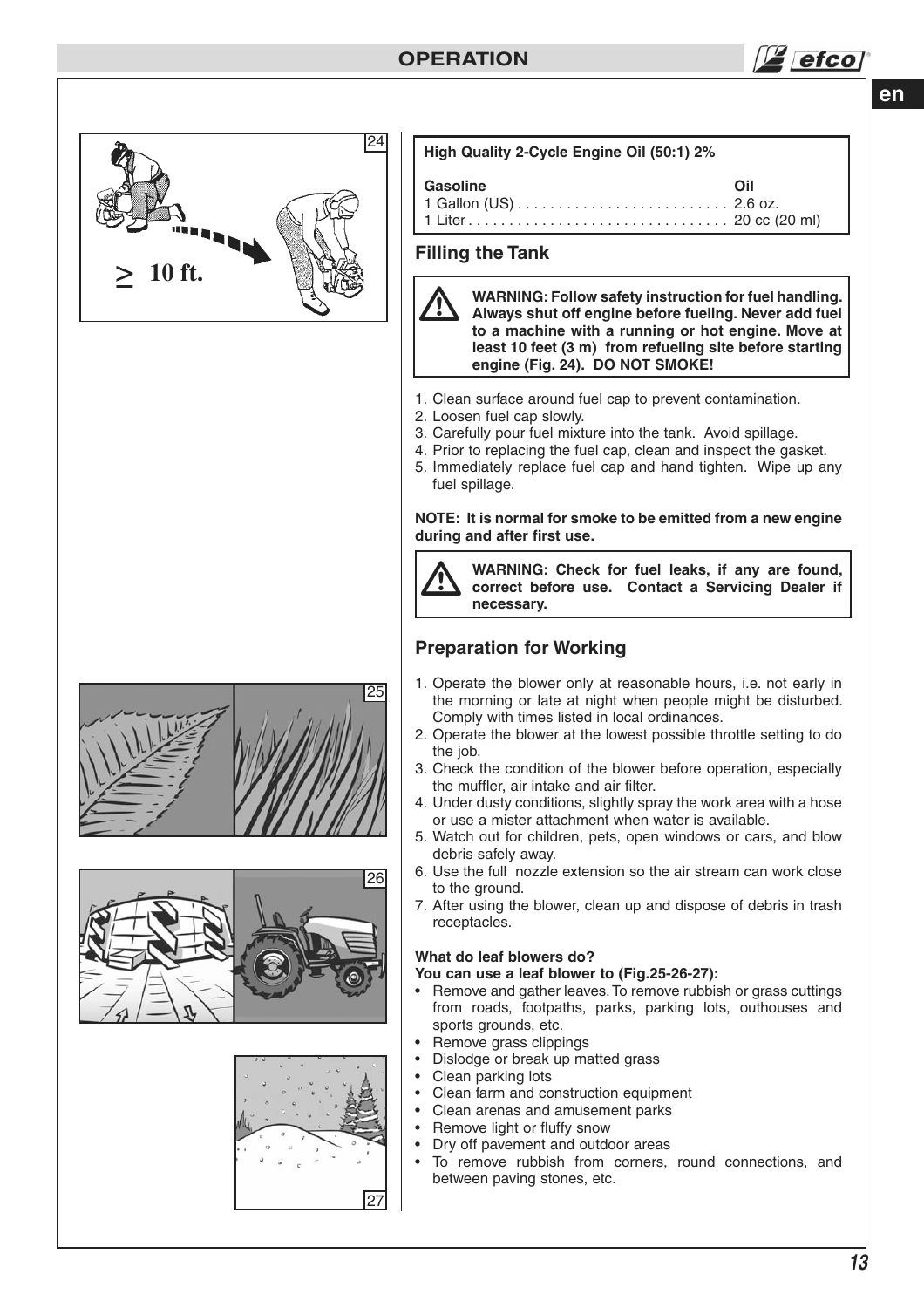# **OPERATION**







#### **Operating courtesy**

- Follow local rules and ordinances about when to use leaf blowers. Do not use very early in the morning or very late in the day.
- Check wind direction and intensity. Never point the nozzle or blow debris toward people, pets, cars or houses.
- Do not blow debris toward open windows or doors.
- Always be considerate of people passing by and of property.
- Do not leave the blower running when unattended.
- Do not use a blower to spread or mist fertilizers, chemicals or other toxic substances, fuel, unless it is designed for these purposes and in an appropriate area.
- Use the lowest possible throttle speed to do the job **(Fig.28)** .
- Avoid using more than one machine at a time, especially in neighborhoods or around buildings where sound can be intensified.

#### **Reducing dust (Fig.29)**

- Pay attention to what you are moving.
- Practice moving grass clippings or a paper cup without moving dust.
- Wet dusty areas down first before using a blower.
- Never use a leaf blower to move excessively dusty materials.
- A leaf blower should NOT be used to clean up:
	- Large amounts of gravel or gravel dust
	- Construction dirt
	- Plaster dust
	- Cement and concrete dust
	- Dry garden topsoil



**WARNING!– Dust with silica in its composition may contain crystalline silica. Silica is a basic component of sand, quartz, brick, clay, granite and numerous other materials and rock, including masonry and concrete products. Repeated and / or substantial inhalation of airborne crystalline silica can cause serious or fatal respiratory disease, including silicosis. In addition, the state of California and some other authorities have listed respirable crystalline silica as a substance known to cause cancer. When encountering such materials, always follow the respiratory precautions mentioned above.**



**WARNING!– Breathing asbestos dust is dangerous and can cause severe or fatal injury, respiratory illness or cancer. The use and disposal of asbestos containing products have been strictly regulated by OSHA and the Environmental Protection Agency. Do not blow or disturb asbestos or asbestos containing product, such as asbestos insulation. If you have any reason to believe that you might be disturbing asbestos, immediately contact your employer or local OSHA representative.**

If the substance being blown is a commercial substance, review the material safety data sheet for that substance or consult the material manufacturer.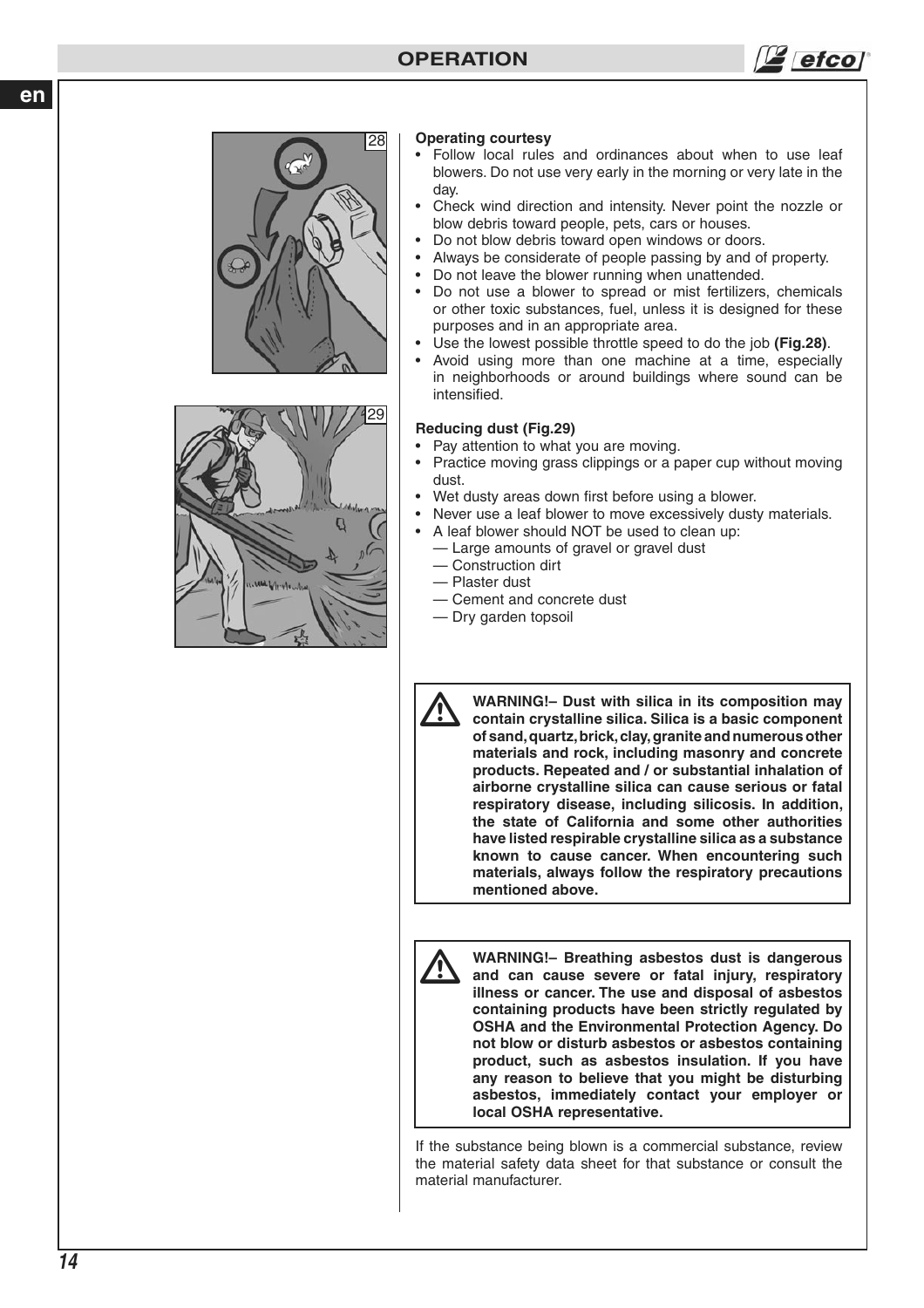



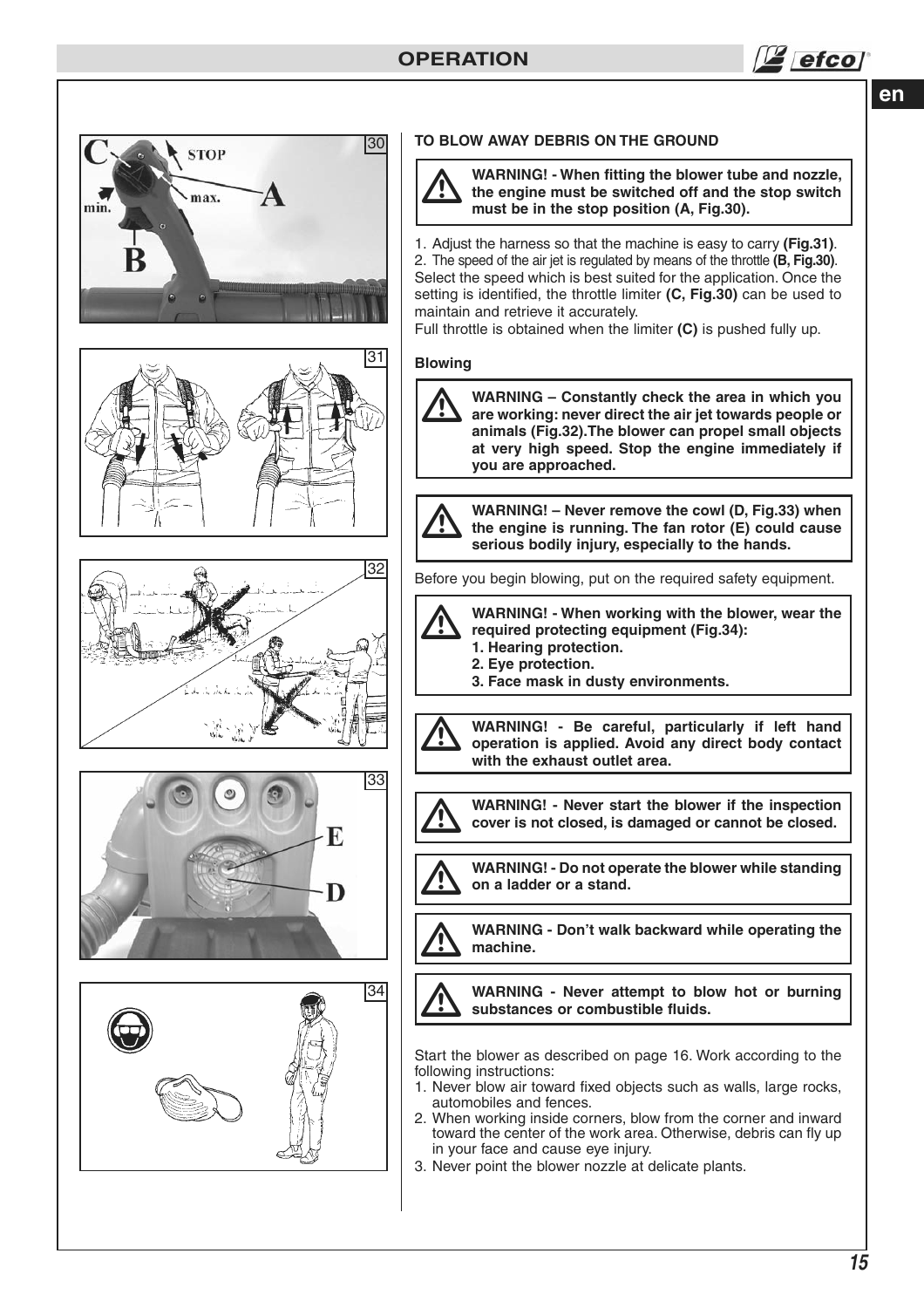![](_page_15_Figure_1.jpeg)

![](_page_15_Figure_2.jpeg)

![](_page_15_Picture_3.jpeg)

![](_page_15_Picture_4.jpeg)

![](_page_15_Picture_5.jpeg)

#### **Work Area Precautions**

- Never allow children to operate your blower. Only allow others to use this blower who have read this Operator's Manual or received adequate instructions for the safe and proper use of this blower.
- Do not work near electrical wires or buildings.
- Work only when visibility and light are adequate for you to see clearly.
- **Do not work from a ladder, this is extremely dangerous.**  Leave this operation for professionals.
- Stop the engine before setting the blower down.
- Be particularly cautious and alert while wearing hearing protection because such equipment may restrict your ability to hear sounds indicating danger (calls, signals, warnings, etc).
- Be extremely cautious when working on slopes or uneven ground.

# **Starting The Engine**

- Check that the throttle trigger **(B, Fig.35)** functions correctly and the throttle limiter **(C)** is set to the minimum position.
- Prime the carburetor by slowly push the purge bulb 6 to 8 times **(D, Fig.36)**.
- Position the switch **(A, Fig.35)** on START.
- Turn the starter lever **(E, Fig.37)** to the "CLOSE" position.
- Rest the blower on the ground in a stable position. While holding the blower firmly **(Fig.38)**, pull the starter rope hard a few times until the engine starts (no more than five (5) pulls). **A new unit may require additional pull**. When pulling the starter rope, do not use the full extent of the rope as this can cause the rope to break. Do not let starter rope snap back. Hold the handle and let the rope rewind slowly.
- Wait 10 seconds and then press the throttle trigger **(B, Fig.35)** to release the automatic starter.
- The starter lever **(E, Fig.37)** should return to its original "OPEN" position.

#### **NOTE - STARTING WARM ENGINE:**

**Follow above starting instructions, but do not use the Full Choke position for start up again. To set fast idle for warm engine starting, pull choke out completely and push back in to the original Run Position.**

![](_page_15_Picture_24.jpeg)

**WARNING: Weather conditions and altitude may affect carburetion. Do not allow bystanders close to the blower while adjusting the carburetor.**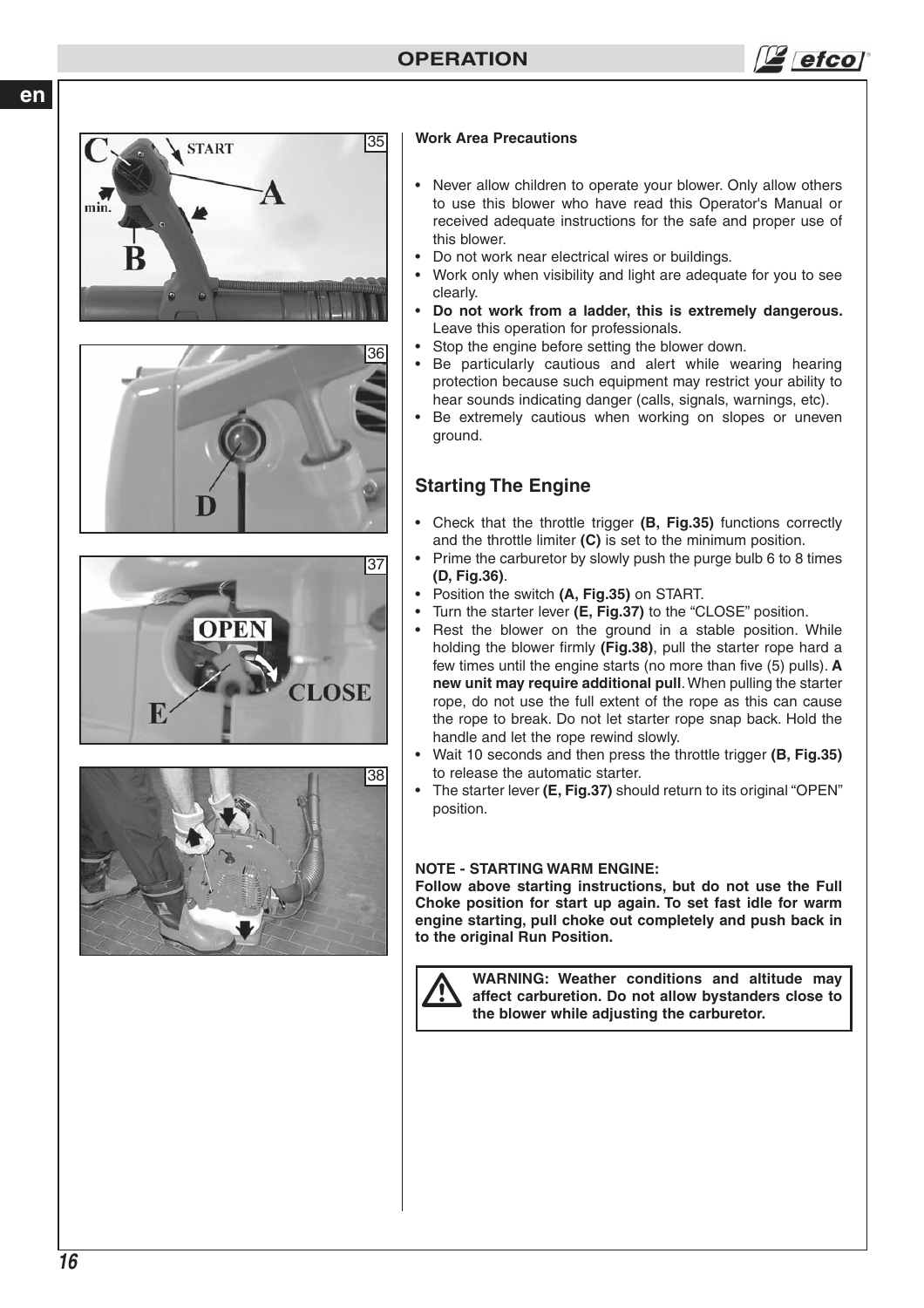![](_page_16_Picture_1.jpeg)

![](_page_16_Picture_2.jpeg)

![](_page_16_Picture_3.jpeg)

![](_page_16_Figure_4.jpeg)

# **Breaking-in the Engine**

The engine reaches the maximum power after 5-8 hours of activity.

#### **Difficult Starting (or starting a flooded engine)**

The engine may be flooded with too much fuel if it has not started after 10 pulls. Flooded engines can be cleared of excess fuel by following the warm engine starting procedure listed above. Ensure the ON/STOP switch is in the ON position. Starting could require pulling the starter rope handle many times depending on how badly the unit is flooded. If engine fails to start refer to the TROUBLESHOOTING TABLE **(page 22)**.

#### **Engine is Flooded**

If you did not move the choke lever to warm start quickly enough after the engine began to fire, the combustion chamber is flooded.

- Set the on/off swich to STOP.
- Open the twist lock **(1, Fig. 39)** in the direction of the arrow.
- Remove the filter cover **(2)**.
- Engage a suitable tool in the spark plug boot **(Fig. 40)**.
- Pry off the spark plug boot.
- Unscrew and dry off the spark plug.
- Open the throttle wide.
- Pull the starter rope several times to clear the combustion chamber.
- Refit the spark plug and connect the spark plug boot, press it down firmly – reassemble the other parts.
- Set the on/off swich to I, the starting position.
- Set the choke lever to warm start even if engine is cold.
- Now start the engine.

## **Stopping The Engine**

Move the throttle trigger (**B, Fig.41**) and the limiter (**C**) to the minimum positions. Switch off the engine by moving the switch (**A**) to the STOP position.

![](_page_16_Figure_25.jpeg)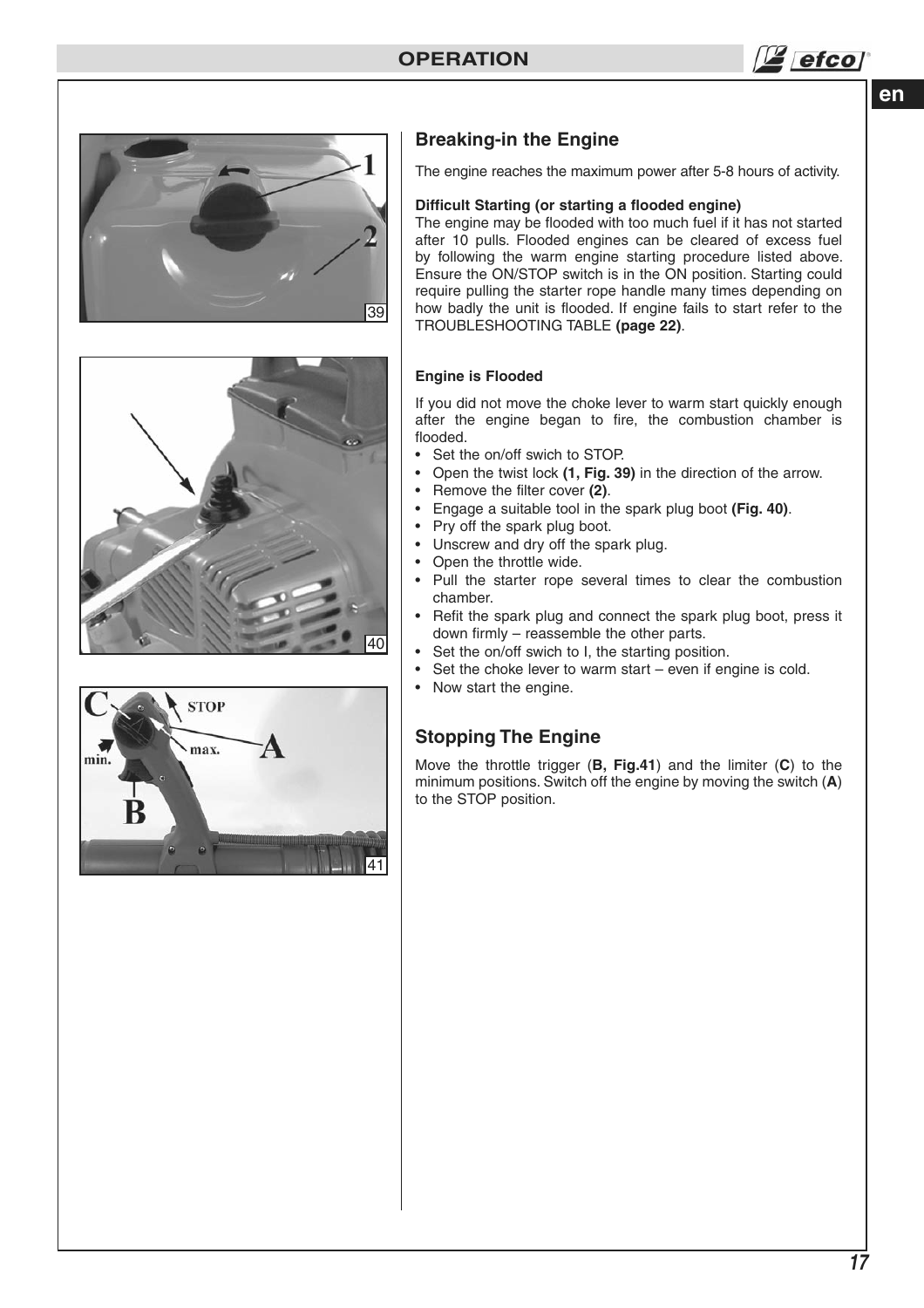$\mathbb{Z}$  efcol

# **Maintenance Chart**

| Please note that the following maintanance intervals apply for normal operating conditions only. If your<br>daily work requires longer than normal or harsh cutting conditions are present the suggested intervals<br>should be shortened accordingly. |                                   | Before Each Use | After Each<br>Refueling Stop | After Finishing<br>Daily Work | Weehly   | Monthly      | ১<br>Damaged<br>Faulty<br>$\equiv$ | As Required       |
|--------------------------------------------------------------------------------------------------------------------------------------------------------------------------------------------------------------------------------------------------------|-----------------------------------|-----------------|------------------------------|-------------------------------|----------|--------------|------------------------------------|-------------------|
| Complete Machine                                                                                                                                                                                                                                       | Inspect (Leaks, Cracks, and Wear) | X               | X                            |                               |          |              |                                    |                   |
|                                                                                                                                                                                                                                                        | Clean                             |                 |                              | X                             |          |              |                                    |                   |
| Controls (Ignition Switch, Choke Lever, Throttle Trgger,<br>Trigger Interlock)                                                                                                                                                                         | <b>Check Operation</b>            | X               | $\times$                     |                               |          |              |                                    |                   |
| <b>Fuel Tank</b>                                                                                                                                                                                                                                       | Inspect (Leaks, Cracks, and Wear) | X               | $\mathsf{x}$                 |                               |          |              |                                    |                   |
|                                                                                                                                                                                                                                                        | Clean                             |                 |                              |                               |          | $\mathsf{X}$ |                                    |                   |
| <b>Fuel Filter</b>                                                                                                                                                                                                                                     | Inspect                           |                 |                              |                               | $\times$ |              |                                    |                   |
|                                                                                                                                                                                                                                                        | Clean, Replace Filter Element     |                 |                              |                               |          |              | $\times$                           | Every 6<br>Months |
| All Accessible Screws and Nuts (not Adjusting Screws)                                                                                                                                                                                                  | Inspect                           | X               |                              |                               |          |              |                                    |                   |
|                                                                                                                                                                                                                                                        | Retighten                         |                 |                              |                               | X        |              |                                    |                   |
| Alr Filter                                                                                                                                                                                                                                             | Clean                             | X               |                              |                               |          |              |                                    | X                 |
|                                                                                                                                                                                                                                                        | Replace                           |                 |                              |                               |          |              | X                                  | Every 6<br>Months |
| <b>Starter System Vents</b>                                                                                                                                                                                                                            | Clean                             |                 |                              | X                             |          |              |                                    |                   |
| <b>Starter Rope</b>                                                                                                                                                                                                                                    | Inspect (Damage and Wear)         |                 |                              |                               | X        |              |                                    |                   |
|                                                                                                                                                                                                                                                        | Replace                           |                 |                              |                               |          |              | X                                  |                   |
| Carburetor                                                                                                                                                                                                                                             | Check Idle                        | X               | X                            |                               |          |              |                                    |                   |
| Spark Plug                                                                                                                                                                                                                                             | Check Electrode Gap               |                 |                              |                               |          | $\times$     |                                    |                   |
|                                                                                                                                                                                                                                                        | Replace                           |                 |                              |                               |          |              | X                                  | Every 6<br>Months |
| <b>Vibration Mounts</b>                                                                                                                                                                                                                                | Inspect (Damage and Wear)         |                 |                              |                               | X        |              |                                    |                   |
|                                                                                                                                                                                                                                                        | Replace by Dealer                 |                 |                              |                               |          |              | X                                  | X                 |
| Harness                                                                                                                                                                                                                                                | Inspect                           |                 |                              |                               | X        |              |                                    |                   |
|                                                                                                                                                                                                                                                        | Replace                           |                 |                              |                               |          |              | X                                  |                   |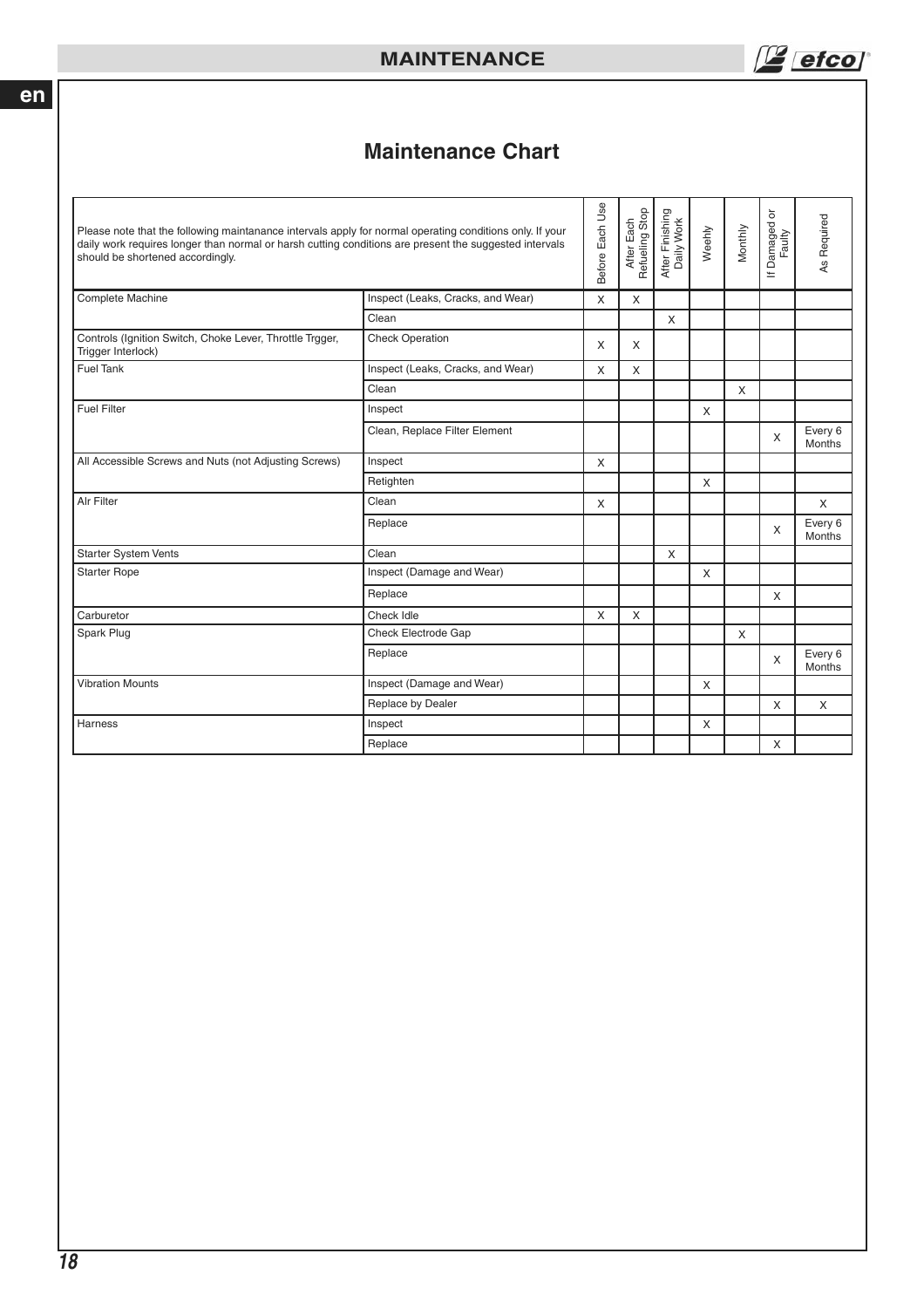![](_page_18_Picture_1.jpeg)

![](_page_18_Picture_2.jpeg)

![](_page_18_Picture_3.jpeg)

![](_page_18_Picture_4.jpeg)

![](_page_18_Picture_5.jpeg)

## **Idle Speed Adjustment**

Before adjusting the carburetor, clean the air filter as shown in Illustration **Fig. 42**, refer Maintenance-Air Filter Sections for details. Allow the engine to warm up prior to carburetor adjustment. This engine is designed and manufactured in order to comply with EPA (Environmental Protection Agency) Phase 1 regulations. The carburetor is factory set and should not require adjusting. The carburetor will permit only limited adjustment of the **"T"** screw **(Fig. 43).**

![](_page_18_Picture_8.jpeg)

**WARNING: Don't modify the carburetor in any way in such case the engine will not run in compliance with emissions regulations.**

If the engine starts, runs, and accelerates but will not idle; turn the idle speed screw **"T"** clockwise to increase idle speed **(Fig. 43)**.

## **Fuel Filter**

Check the fuel filter **(C, Fig. 44)** periodically. Replace it if contaminated or damaged.

## **Air Filter**

![](_page_18_Picture_14.jpeg)

**WARNING: Do not clean filter in gasoline or other flammable solvent to avoid creating a fire hazard or producing harmful evaporative emissions.**

If a power drop is noticed, check the air filter. Open the air filter cover and check the air filter **(B, Fig.45)** each day, change the filter if it not clean or damaged. Reinstall the air filter into cover. Place the air filter cover onto the blower. Tighten the air filter cover screw securely. A used air filter can never be completely cleaned. It is advisable to replace your air filter with a new one after six month of operation. Make sure the cover and the support are clean before fitting the new filter.

![](_page_18_Picture_17.jpeg)

**CAUTION: Never run the engine without the air filter, serious damage could result.**

**Make sure the air filter is correctly placed in the air filter cover before reassembly.**

**Always replace damaged filters.**

**Do not clean a filter with a brush.**

## **Starter Unit**

![](_page_18_Picture_23.jpeg)

**WARNING: The coil spring is under tension and could fly apart causing serious injuries. Never try to disassembly or modify it.**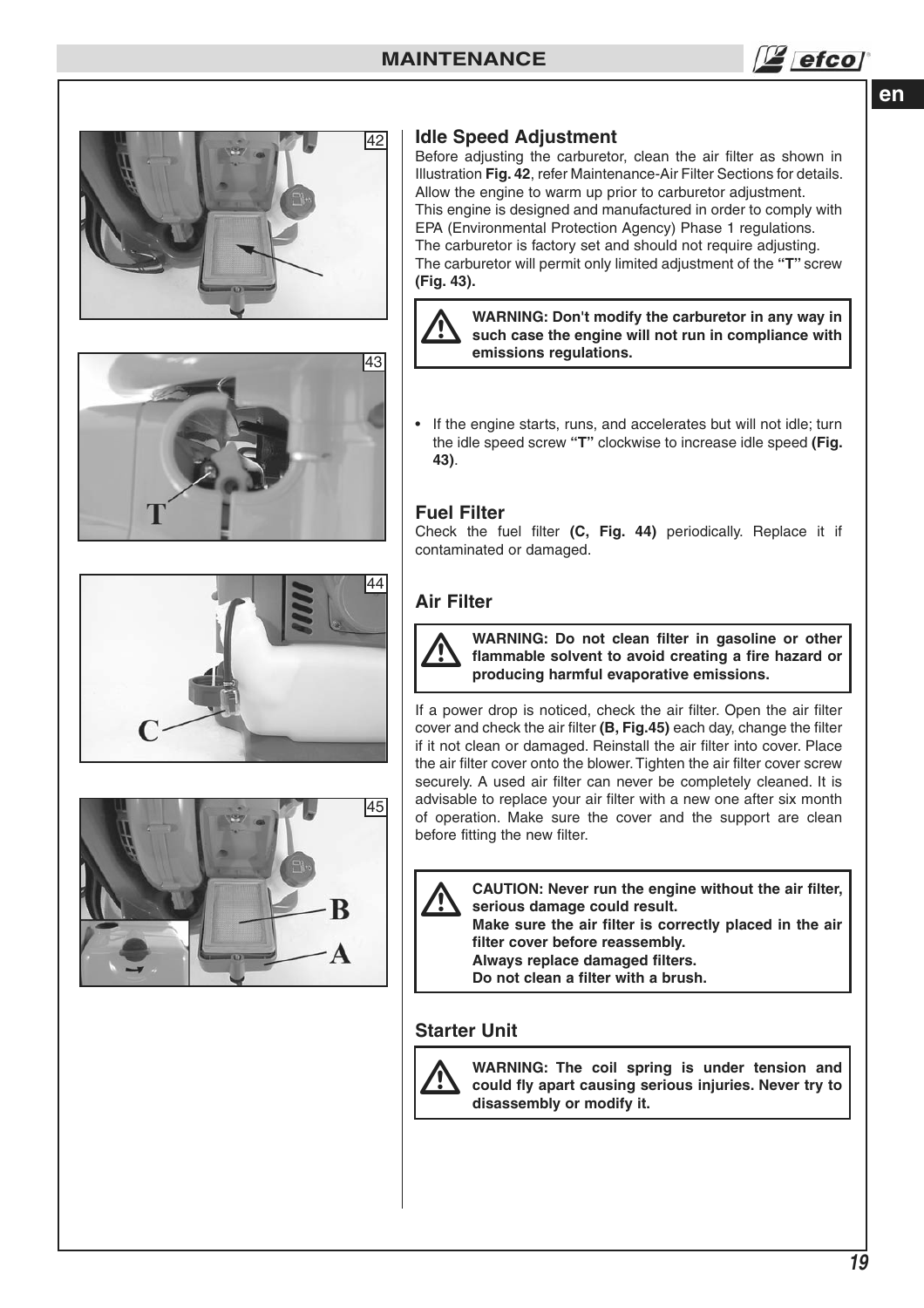# **MAINTENANCE**

![](_page_19_Picture_1.jpeg)

![](_page_19_Picture_2.jpeg)

![](_page_19_Picture_3.jpeg)

![](_page_19_Picture_4.jpeg)

![](_page_19_Picture_5.jpeg)

#### **Engine**

Clean the cylinder fins with compressed air or a brush periodically **(Fig. 46)**. Dangerous overheating of engine may occur due to impurities on the cylinder.

![](_page_19_Picture_8.jpeg)

**WARNING: Never run the blower without all the parts, including starting housing, securely in place. Because parts can fracture and pose a danger of thrown objects, leave repairs to the fan to trained Servicing Dealers.**

## **Spark Plug**

This engine uses a Champion RCJ6Y with .02" (0.5 mm) electrode gap **(Fig. 47)**. Use an exact replacement and replace every six months or more frequently, if necessary.

![](_page_19_Picture_12.jpeg)

**WARNING: Never test the ignition system with ignition wire connector removed from spark plug or with unseated spark plug, since uncontained sparking may cause a fire. A loose connection between spark plug terminal and ignition wire connector in the boot may create arcing that could ignite combustible fumes and cause a fire.**

Use only resistor type spark plugs of the approved range.

- Factors such as: - too much oil in fuel mix;
- dirty air filter;

- unfavourable running conditions, e.g. operating at part load; may result in rapid deterioration of the spark plug.

## **Muffler**

Check the muffler periodically for the presence of dirt or obstruction.

Every week remove the spark arrester from the muffler and clean the carbon residues off it. Replace it if broken **(Fig. 48)**.

![](_page_19_Picture_21.jpeg)

**WARNING: If the muffler is damaged, faulty or deteriorated, replace the entire muffler assembly.**

![](_page_19_Picture_23.jpeg)

**WARNING: Do not operate your blower if the muffler is damaged, missing or modified. An improperly maintained muffler will increase the risk of fire and hearing loss.**

## **Fan Grid**

Clean the fan grid periodically **(Fig.49)** to remove any dirt and debris that may have accumulated.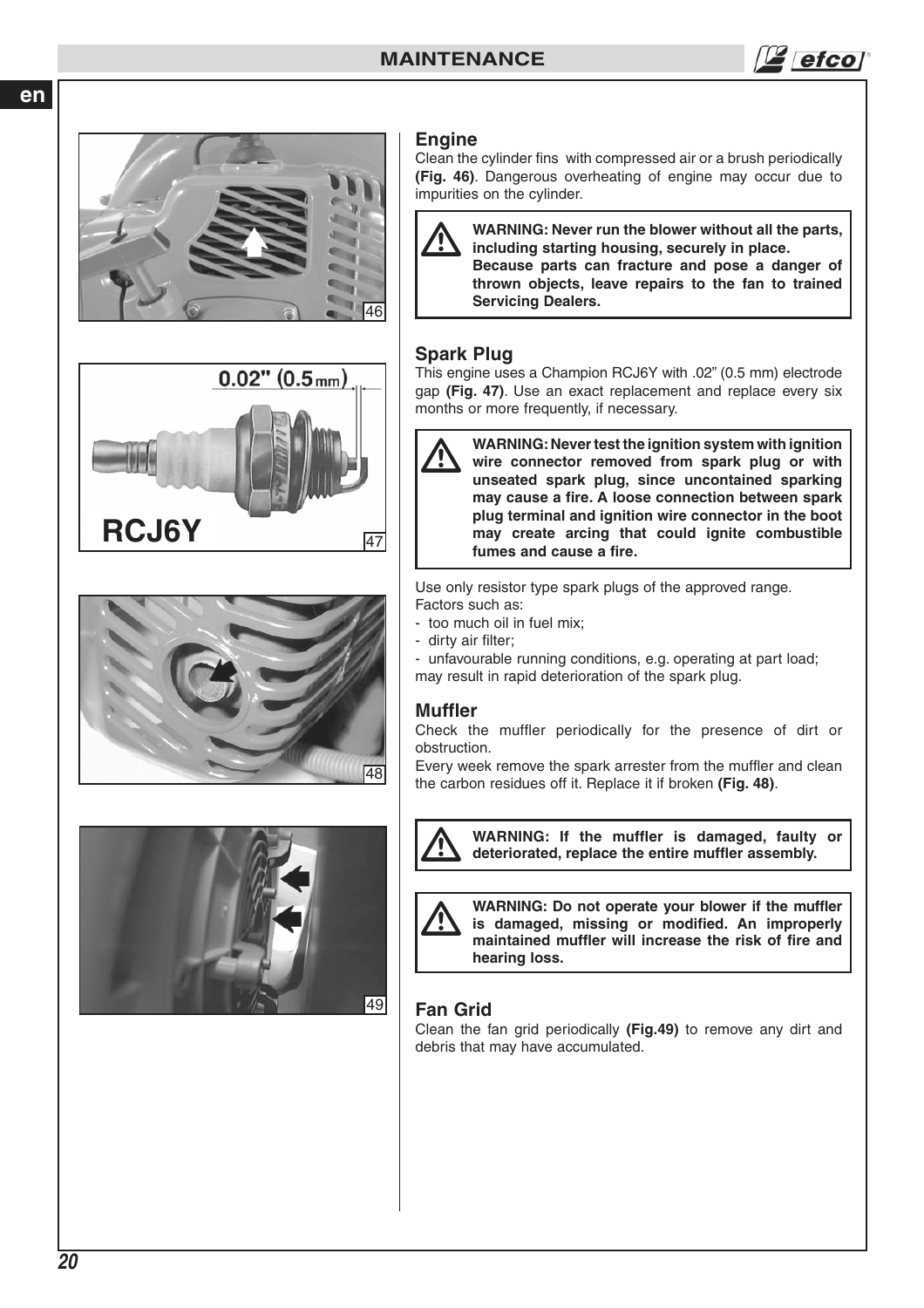# **Using Troubleshooting Chart**

**WARNING: Always stop unit and disconnect spark plug before performing all of the recommended remedies below except remedies that require operation of the unit.**  $\overline{\mathbb{A}}$ 

When you have checked all the possible causes listed and you are still experiencing the problem, see your Servicing Dealer. If you are experiencing a problem that is not listed in this chart, see your Servicing Dealer for service.

| <b>PROBLEM</b>                                                                                                                                   | <b>POSSIBLE CAUSE</b>                                                                                          | <b>SOLUTION</b>                                                                                                                                                                                                                                                                                                                                                                                                                                                                                                                                                                                                                                          |
|--------------------------------------------------------------------------------------------------------------------------------------------------|----------------------------------------------------------------------------------------------------------------|----------------------------------------------------------------------------------------------------------------------------------------------------------------------------------------------------------------------------------------------------------------------------------------------------------------------------------------------------------------------------------------------------------------------------------------------------------------------------------------------------------------------------------------------------------------------------------------------------------------------------------------------------------|
| Engine will not start or will run only a   1. No spark<br>few seconds after starting.<br>(Make sure Ignition switch is in<br>start position "I") | 2. Flooded engine.                                                                                             | 1. Check Spark. Remove air filter<br>cover. Remove spark plug from<br>cylinder. Reattach the spark plug<br>wire and lay spark plug on top of<br>cylinder. Pull the starter rope and<br>watch for spark at spark plug tip. If<br>there is no spark, repeat test with<br>a new spark plug (RCJ6Y).<br>2. With the ignition switch off, remove<br>spark plug. Pull starter cord 15 to<br>20 times. This will clear excess fuel<br>from engine. Clean and reinstall<br>spark plug. Pull starter three<br>times. If engine does not start,<br>repeat normal starting procedure.<br>If engine still fails to start, repeat<br>procedure with a new spark plug. |
| Engine starts but will not accelerate<br>properly.                                                                                               | Carburetor requires adjustment.                                                                                | * Contact a Servicing Dealer for<br>carburetor adjustment.                                                                                                                                                                                                                                                                                                                                                                                                                                                                                                                                                                                               |
| Engine starts but will not run properly<br>at high speed.                                                                                        | Carburetor requires adjustment.                                                                                | Contact a Servicing Dealer for<br>carburetor adjustment.                                                                                                                                                                                                                                                                                                                                                                                                                                                                                                                                                                                                 |
| Engine does not reach full speed<br>and / or emits excessive smoke                                                                               | 1. Check oil fuel mixture.<br>2. Air filter dirty.<br>3. Spark arrester.<br>4. Carburetor requires adjustment. | 1. Use fresh fuel and the correct<br>2-cycle oil mix.<br>2. Clean per instruction in<br>Maintenance-Air Filter Section.<br>3. Clean per instructions in<br>Maintenance-Muffler Section.<br>4. * Contact a Servicing Dealer for                                                                                                                                                                                                                                                                                                                                                                                                                           |
| Engine starts, runs, and accelerates<br>but will not idle.                                                                                       | Carburetor requires adjustment.                                                                                | carburetor adjustment.<br>Turn idle speed screw "T" (Fig. 43,<br>pag. 19) clockwise to increase idle<br>speed. (If chain turns at idle, turn idle<br>speed screw "T" counterclockwise<br>to decrease speed); see Operation-<br>Carburetor Adjustment.                                                                                                                                                                                                                                                                                                                                                                                                    |
| Engine starts and runs, but low air 1. Fan grid is obstructed.<br>flow                                                                           | 2. Fan damaged.                                                                                                | 1. Clean fan grid.<br>2. Contact a servicing dealer.                                                                                                                                                                                                                                                                                                                                                                                                                                                                                                                                                                                                     |

**\*Note:** This engine complies with EPA (Environmental Protection Agency) regulations which require exhaust emission control. If your unit exhibits specific performance problems that can not be corrected by the Troubleshooting Section, the unit should be taken to a Servicing Dealer for repair.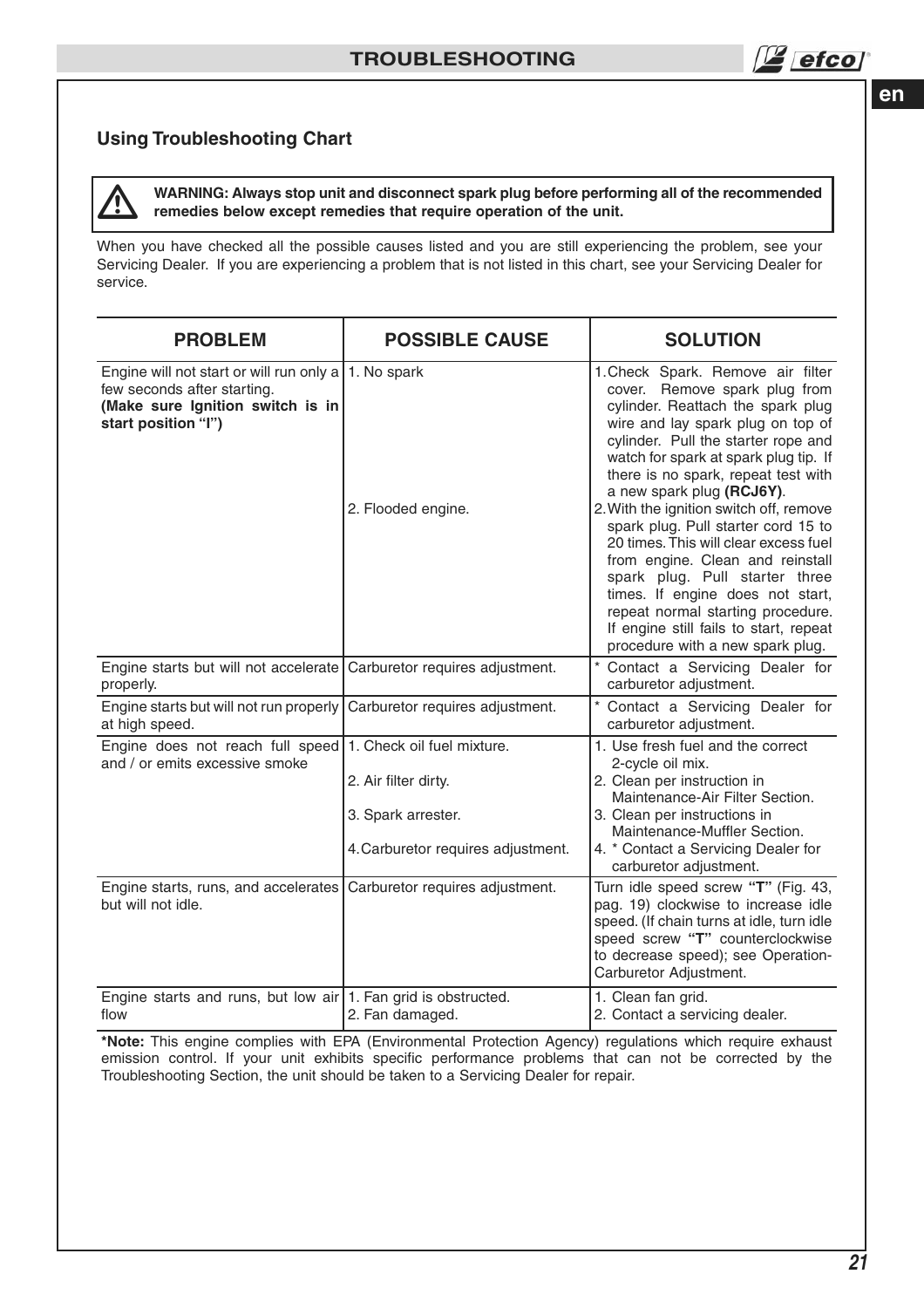![](_page_21_Picture_1.jpeg)

![](_page_21_Picture_2.jpeg)

## **Storing Blower**

**WARNING: Stop engine and allow to cool. Secure the unit before storing or transporting in a vehicle. Store unit and fuel in an area where fuel vapors cannot reach sparks or open flames from water heaters, electric motors or switches, furnaces, etc. Store unit with all guards in place. Position so that any sharp object cannot accidentally cause injury to passersby. Store the unit out of reach of children and other unauthorized persons.**  $\overline{\mathbb{A}}$ 

- Remove the blower tube and nozzle.
- Drain and clean the fuel tank in a well ventilated area.
- Drain all fuel from tank into a container approved for gasoline. Run engine until it stops. This will remove all fuel-oil mix which could become stale and leave varnish and gum in the fuel system.
- Clean all foreign material from the **components inside the impeller housing (A, Fig.50) of all debris and dirt:** the impeller blades **(B, Fig. 51)**, the slots in the safety guard **(C, Fig. 52)**, the air cleaner **(D, Fig. 52)**, the cylinder fins **(Fig. 53)** and the tubes. Keep away from corrosive agents such as garden chemicals and de-icing salts.
- Abide by all Federal and local regulations for the safe storage and handling of gasoline. Excess fuel should be used in other 2-cycle engine powered equipment.
- Remove the spark plug and pour a little oil into the cylinder **(Fig. 54)**.
- Turn the engine crankshaft using the starting cord **(Fig. 54)** in order to distribute the oil inside the cylinder. Replace the spark plug.

**storage. Acidic gas can damage the engine.**

**CAUTION: It is important to prevent gum deposits from forming in essential fuel system parts such as the carburetor, fuel filter, fuel hose, or fuel tank during storage. Alcohol blended fuels (called gasohol or E10 or using ethanol, methanol) can attract moisture which leads to fuel mixture separation and formation of acids during**   $\overline{\mathbb{A}}$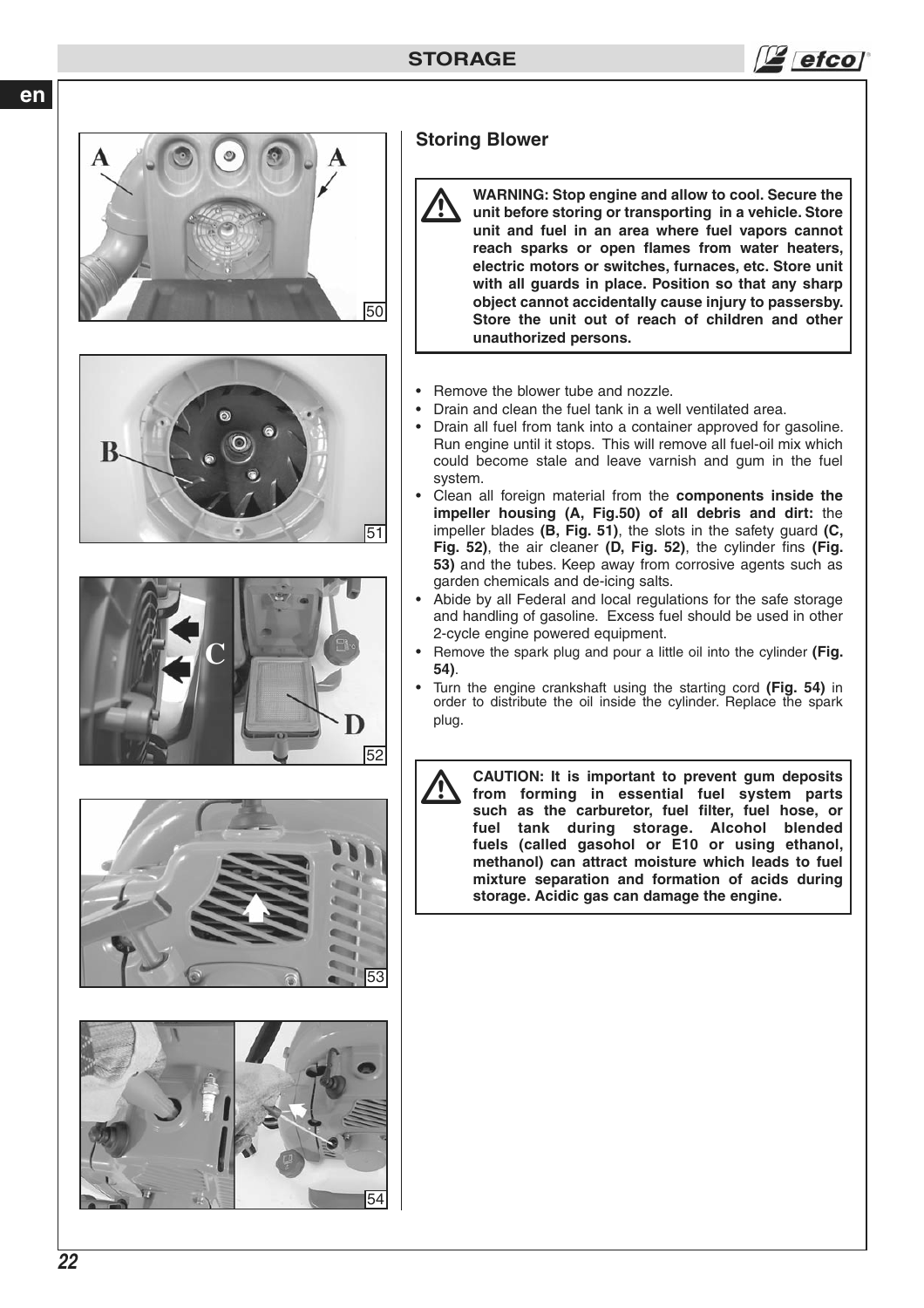# **SA 2062**

**ENGINE:**

Displacement: 3.74 cu. in (61.3 cc)

# **PERFORMANCE:**

WOT (With Bar & Chain):<br>Power:

 $2,100 \pm 100$  RPM<br> $7,400 \pm 200$  RPM **Power: 4.5 HP/3.36kW (6,300 RPM)**

#### **FUEL SYSTEMS:**

Fuel Tank Capacity: 7.7 fl. oz. (2300 ml)

Fuel Mix: See Operation-Fueling Section

# **IGNITION SYSTEM:**<br>Spark Plug:

Spark Plug: Champion RCJ-6Y<br>Spark Plug Gap: 0.02 in. (0.5 mm)

 $0.02$  in.  $(0.5$  mm)

## **SPECIFICATIONS:**

| Max Air Volume:                  | 620 cfm   |
|----------------------------------|-----------|
| Max Air Speed:                   | 202 mph   |
| Pressure level ANSI B 175.2-1996 | 83 dB (A) |

 $\sqrt{\frac{16}{4}}$  efcol